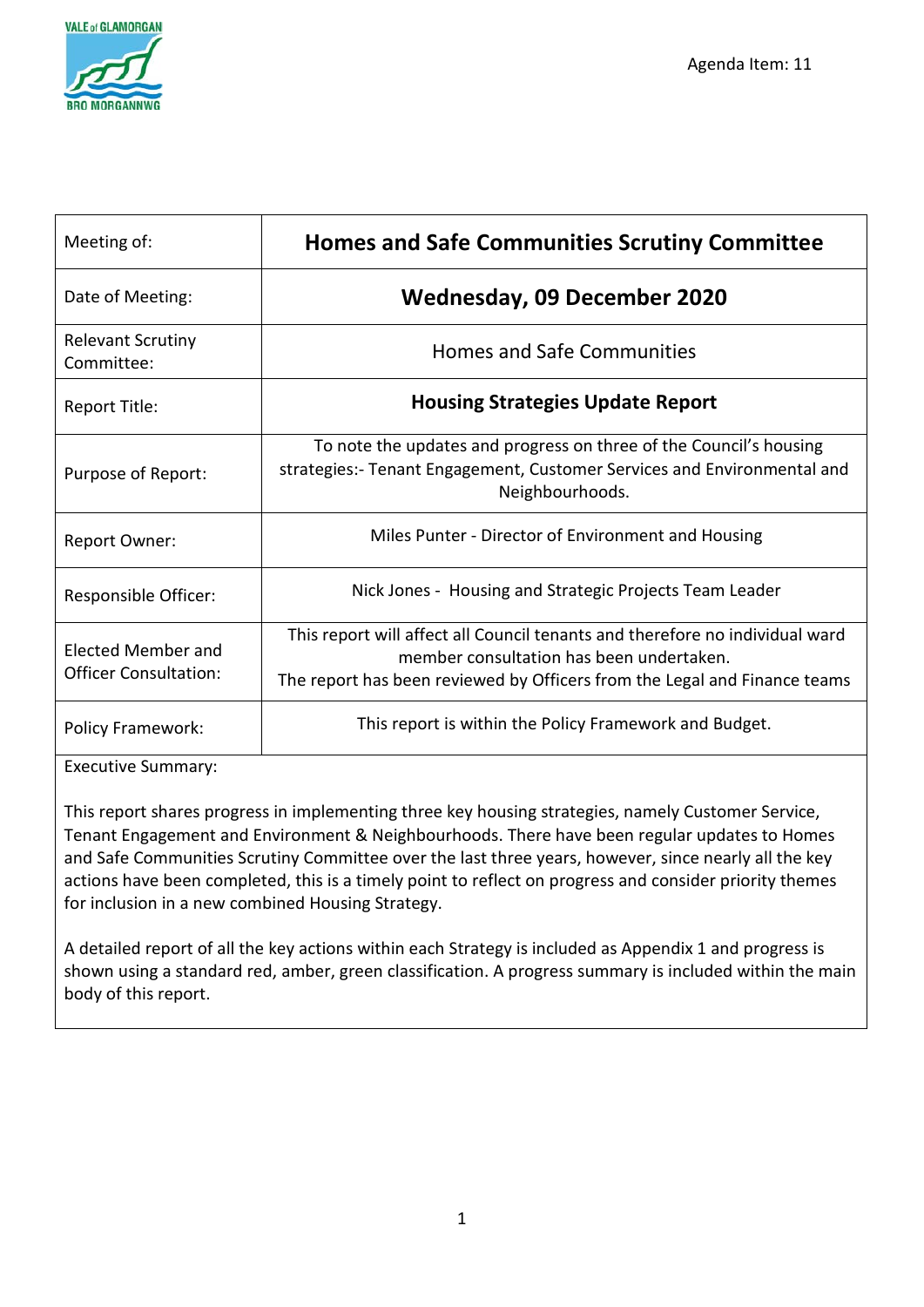#### **Recommendation**

**1.** That Scrutiny note the report highlighting the progress made implementing the key actions in the three Strategies.

### **Reason for Recommendation**

**1.** To ensure that key actions have been implemented and made a positive impact on tenants' lives.

### **1. Background**

- **1.1** The three Strategies have been in place for four years and were designed to drive improvements in key services which made Council housing estates better places to live and which had a positive influence on tenants' lives. Each Strategy was informed by an assessment of all available data, including tenant satisfaction information and external data sources- which identified the most important themes.
- **1.2** Regular progress reports have been shared with Scrutiny Committee, and there have been detailed discussions about various key actions which, together form the Strategies. Most of the key actions have now been completed and given the fact that more than three years has passed, it is an appropriate time to review progress more generally and think about the current issues which need to form part of a combined new strategy.
- **1.3** It is proposed to combine all the key themes into one general Housing Strategy, which should make it easier to monitor and review on a regular basis. It is also proposed that the distinct themes of each service area will be captured within different sections of the new Strategy.

### **2. Key Issues for Consideration**

- **2.1** Customer Service
- **2.2** The Customer Service Strategy has been vital in driving improvements to levels of Customer satisfaction within the Housing Management team. The most recent tenants' satisfaction (STAR) survey shows that 84% of tenants are satisfied or very satisfied with the service they receive, and this is an increase from 81% three years ago. As well as overall satisfaction, there have been improvements across a range of key services including the way anti-social behaviour is handled, the repairs service and a range of estate management issues, including grass cutting, rubbish removal etc.
- **2.3** The progress has been supported by a range of measures within the Strategy, including establishing a 'customer first' culture within the staff team and a focus on things which are important to tenants. A significant amount of work has taken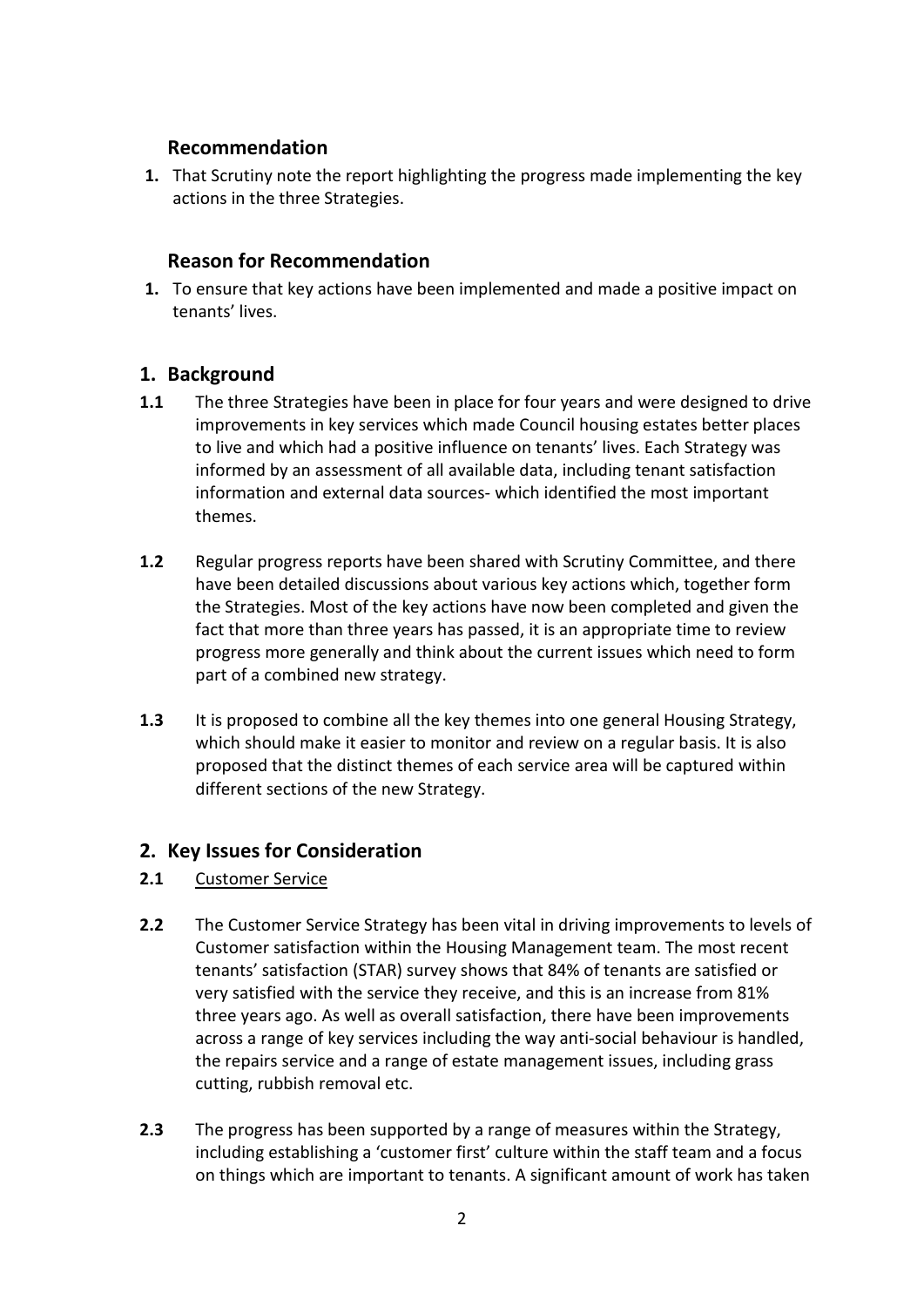place within the team, in terms of establishing the right mindset and values- to support good customer service and this has been supported by effective staff recruitment which has ensured new staff appreciate and are committed to delivering excellent customer care. Customer service is reviewed with team members at 1-1s and team meetings and feedback is provided regularly in order to drive further improvements.

- **2.4** Another important part of the Strategy was the need to personalise services and ensure what we do is tailored to individuals needs. This is not an easy task, when there are over 3,800 different tenants, however the Neighbourhood Action Plan approach is an important step forward to recognising the differences in different Council estates and the need to plan a localised management response to the issues which are important to local people. For example, in some areas this has included a focus on more active methods of tenant engagement, focussing on employability and training- to assist tenants into work, whereas in other areas more work is being undertaken on improving the quality of the physical environment i.e. ensuring that rubbish is collected, gardens are in good condition etc. This work will continue as the actions are implemented in the eleven different Neighbourhood Plans.
- **2.5** Access to services was a key theme in the Strategy and significant progress has been made embedding the neighbourhood approach, ensuring that patch Officers are visible in their communities and known to tenants. As well as this visible presence on estates, names and contact details of Officers have been shared widely and tenants now report it is easier to contact the right person of they have a query. For other tenants, access to services is now possible online with more information being shared via email bulletins and tenants being able to access an online portal to report issues, check their rent account or update household information. The digitalisation of services is not complete and is likely to be a continuing theme in the next Strategy. This work will be supported by future investment in Housing ICT systems.

#### **2.6** Tenant Engagement

- **2.7** The Tenant Engagement Strategy has helped establish and integrate tenant engagement within the decision-making process. Tenant consultation informs all key documents and policies and feedback is used to set priorities and shape work programmes. There is an established 'engagement structure' in place which ensures if tenants can feed into local Residents Boards and also the overarching Working Group and Quality Design Forum (QDF). These groups meet regularly and receive reports and updates from Senior Management. In addition, tenant representatives also sit on the Homes and Safe Communities Scrutiny Committee.
- **2.8** A range of more informal 'engagement' opportunities supports the formal process and enables tenants to get involved in different projects and activities. These include task and finish groups, community activities and volunteers who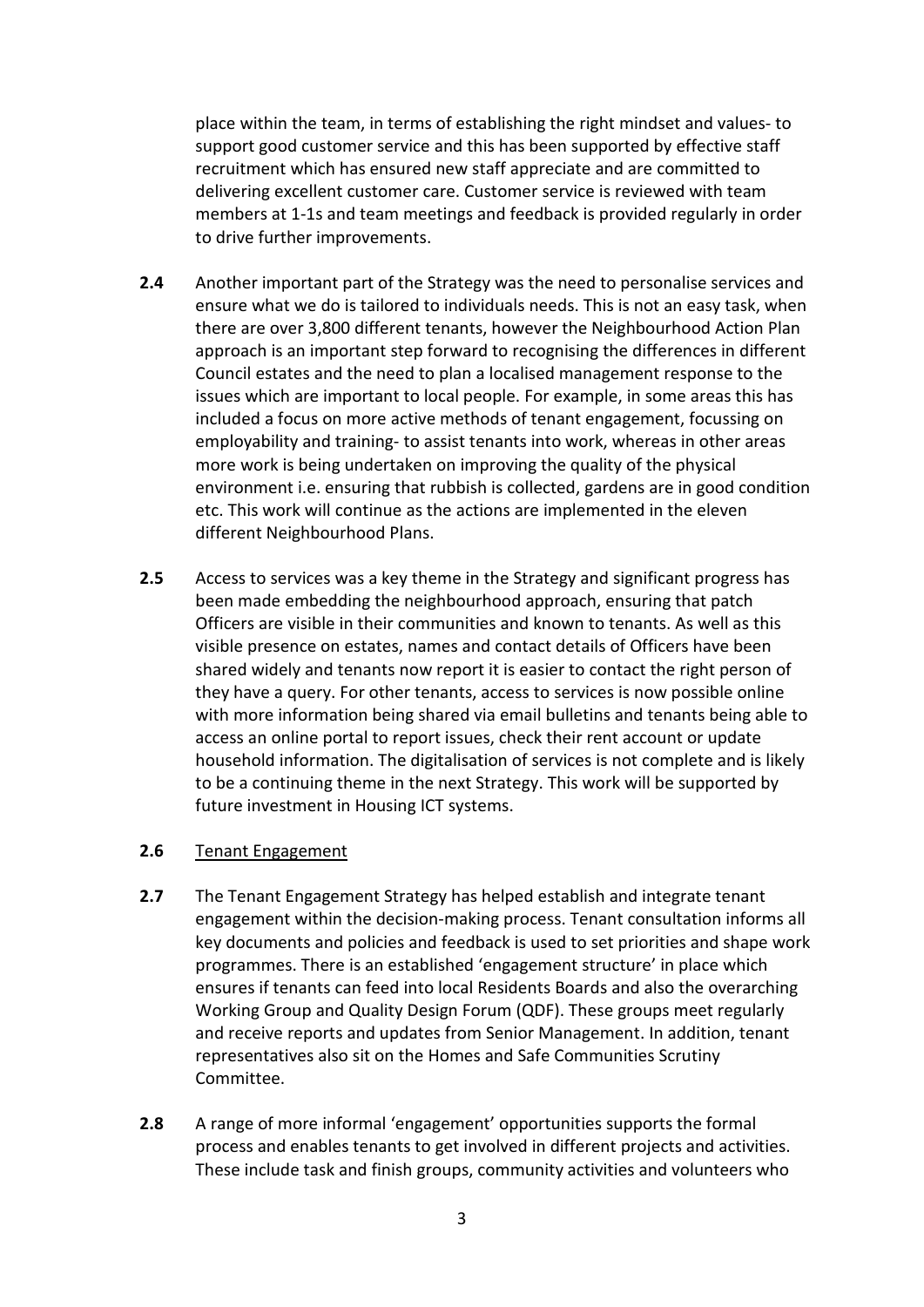give up their time to improve their local areas e.g. litter picking, organising social events, providing peer support and mentoring etc.

- **2.9** There has been a significant increase in the number of people who are active in their community and Timebanking has proved to be an effective way of encouraging and supporting people to do this. In addition, the programme of training and employment support opportunities has been extremely popular with large numbers of tenants taking part and acquiring new skills and knowledge which raises self esteem and helps improve quality of life.
- **2.10** Progress has been made towards establishing an effective tenant scrutiny function. This entails a group of tenants who are trained to carry out service reviews, service testing and mystery shopper type activities- in order to gain feedback about key service areas. The group has received external training and support from staff as well as establishing contacts with tenant groups of other landlords. Visits have subsequently been made to empty homes to check lettings standards and identify improvements that could be made to the lettings process. This work is being followed up by looking at the information, leaflets and documentation provided to new tenants. Follow up work will be required to support this group to develop its capacity to complete further service testing and reviews.
- **2.11** The tenant engagement work to date has shown that traditional methods of involvement, for example the residents boards are still popular and need to play a part, however there is growing interest and participation in more flexible, less formal opportunities- these seem to appeal to a broader cross section of tenants and enable people to be active within their community at the same time as balancing the challenges of their busy daily lives.
- **2.12** Timebanking is an important strand of the approach to engaging with tenants and ordinarily there is a six-monthly progress update reported to Scrutiny; however, following the Covid-19 pandemic and the resultant lockdowns, face to face volunteering has been put on hold. There is no progress therefore to report at this stage in relation to Timebanking specifically.

#### **2.13** Environment & Neighbourhoods

**2.14** The Environment & Neighbourhoods Strategy attempted to strike a balance between targeting large capital investment in estate improvement and the need to support smaller scale, tenant led schemes across the Vale. In line with the Strategy, significant capital investment has been made at the Buttrills estate, Gibbonsdown and Central Estates in Barry. The external improvement works including cladding to buildings, security measures including fences, lighting and paths have helped address concerns about energy efficiency and security. The works are on-going, and several new schemes are being developed to improve communal garden areas and address parking issues.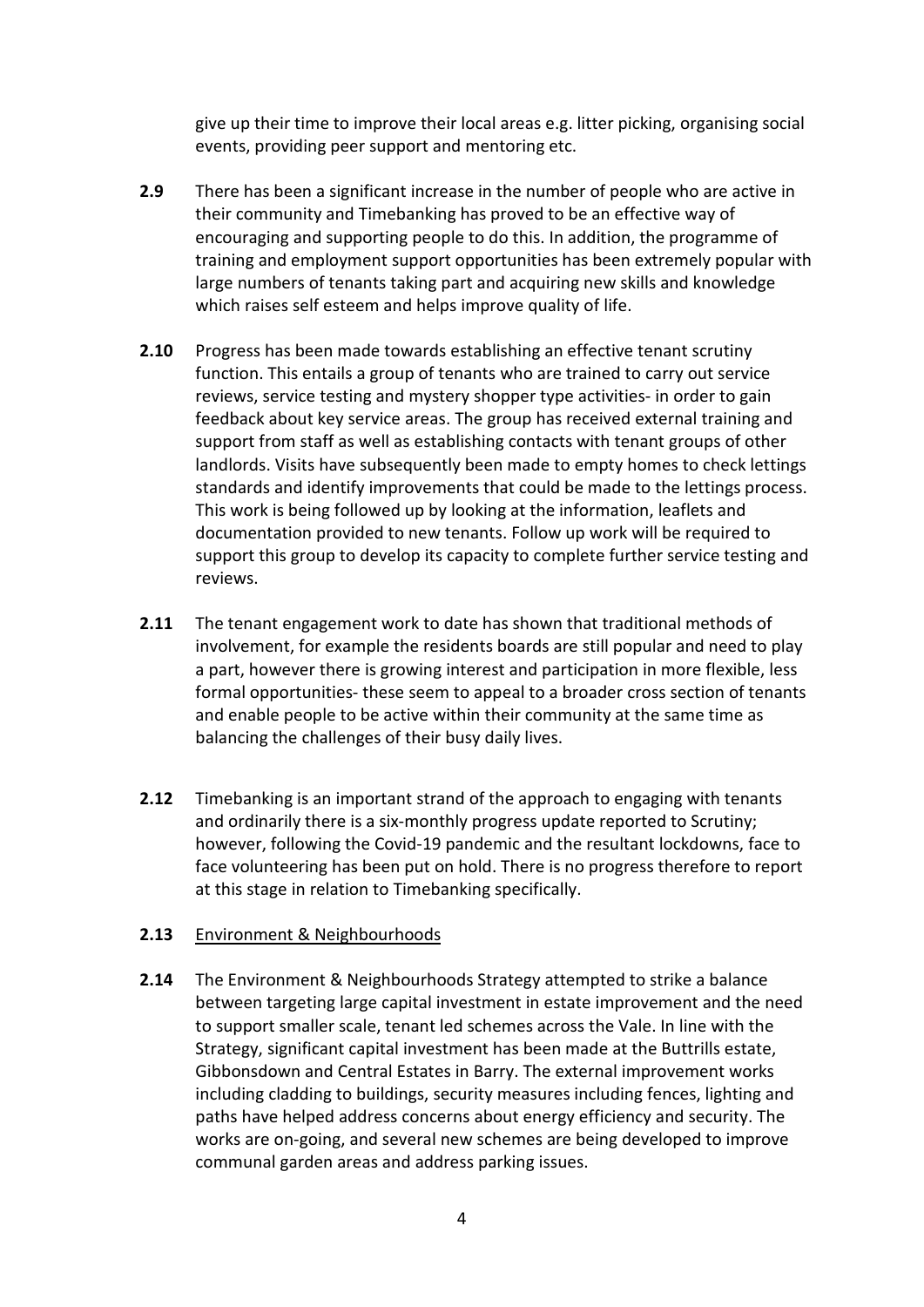- **2.15** There has also been a wide range of local resident led schemes funded from Environmental Improvement budgets, including upgrades to communal bin stores, creation of communal gardens, upgrades to open spaces and 'clean-up initiatives' which have improved the appearance of estates and provided spaces which local people can use for social and recreational purposes. A good example of this approach is the 'Everyone's Garden Project' which has transformed a derelict area of land close to Margaret Avenue in the Colcot area of Barry. Close working with the residents Group and Primary School has enabled designs to be drawn up to create a recreational and educational space for use by local people.
- **2.16** The Strategy has also led to the development of a tool for assessing and improving the physical appearances of housing estates. The Photobook model has been adopted and an investment in an ICT solution, enables staff to capture and measure estate conditions, including, communal areas, green spaces, parking areas, bin stores, garage courts etc.

## **3. How do proposals evidence the Five Ways of Working and contribute to our Well-being Objectives?**

**3.1** Long term

The Strategies have ensured that a planned approach has been taken towards the long term, to ensure that services continue to improve, and customers are able to access the services they need when they need them.

Prevention

**3.2** The approach to customer service makes it easier for tenants to contact the right person and get an early resolution to issues before they turn into problems. The measures to get more people to use on-line services will reduce pressure on the telephone service.

Integration

**3.3** The Strategies have supported a holistic approach to customer service, tenant engagement and environment & neighbourhoods which is focussed on outcomes and problem resolution, ensuring that different Officers and teams work together to bring about solutions to complex problems.

Collaboration

**3.4** The Strategies recognise that several factors contribute towards an effective housing service and sets out a framework for several Council teams i.e. Rents, Neighbourhood Management, Assets and Repairs- to work together with residents to deliver effective results.

Involvement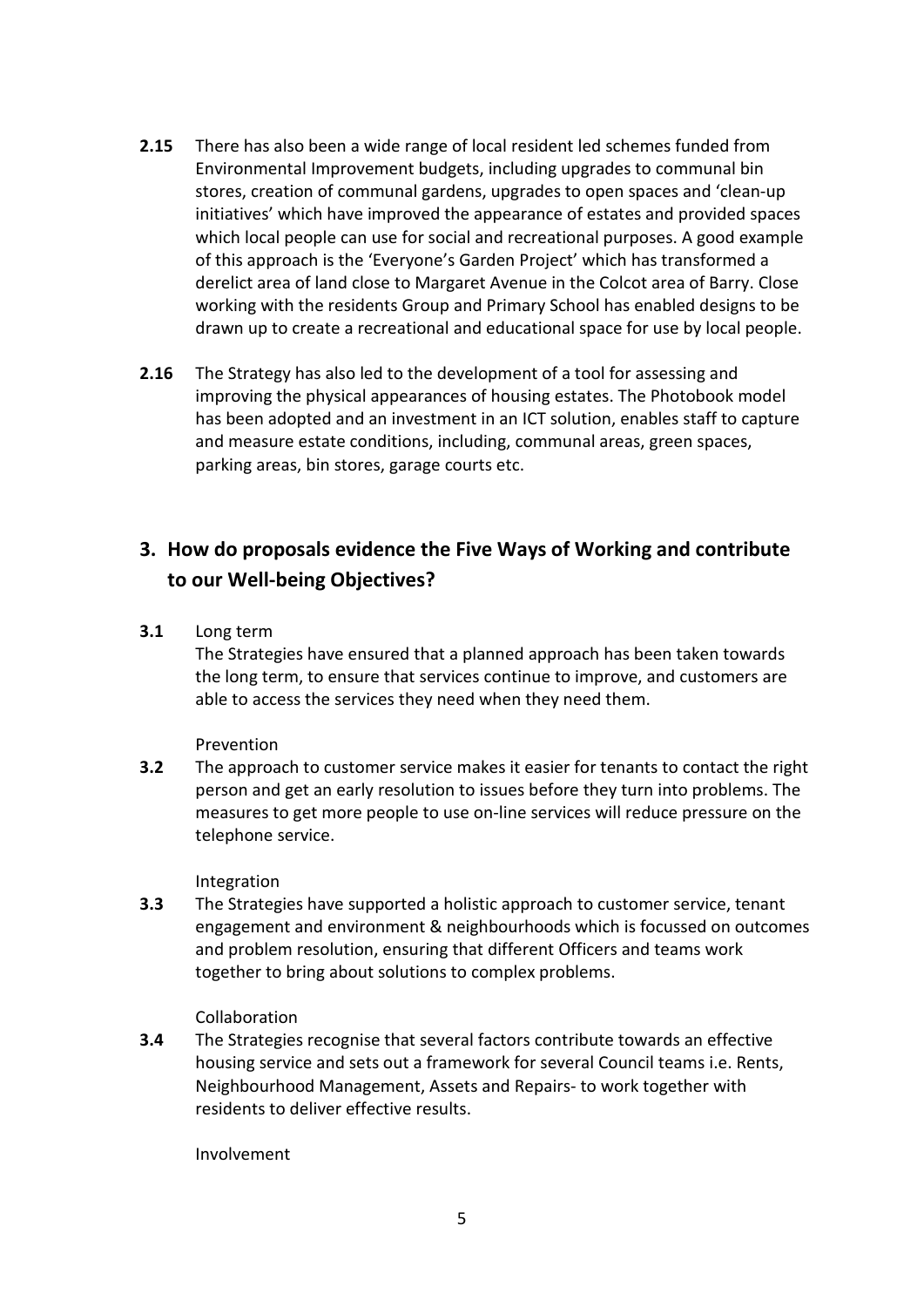**3.5** Resident involvement is key to the effective delivery of the objectives in all the Strategies. Each Strategy therefore takes account of feedback from tenants in terms of what is most important to them so that changes to service delivery can be prioritised.

### **4. Resources and Legal Considerations**

#### **Financial**

**4.1** The financial implications arising from all the Strategies has been taken into account within the Departmental Service Plan and the required budgetary provision has been made available. Progress and spend to date have been monitored as part of existing budget management arrangements.

#### **Employment**

**4.2** There are no direct employment implications arising from this report.

#### **Legal (Including Equalities)**

**4.3** There are no direct legal implications arising from this report.

### **5. Background Papers**

None.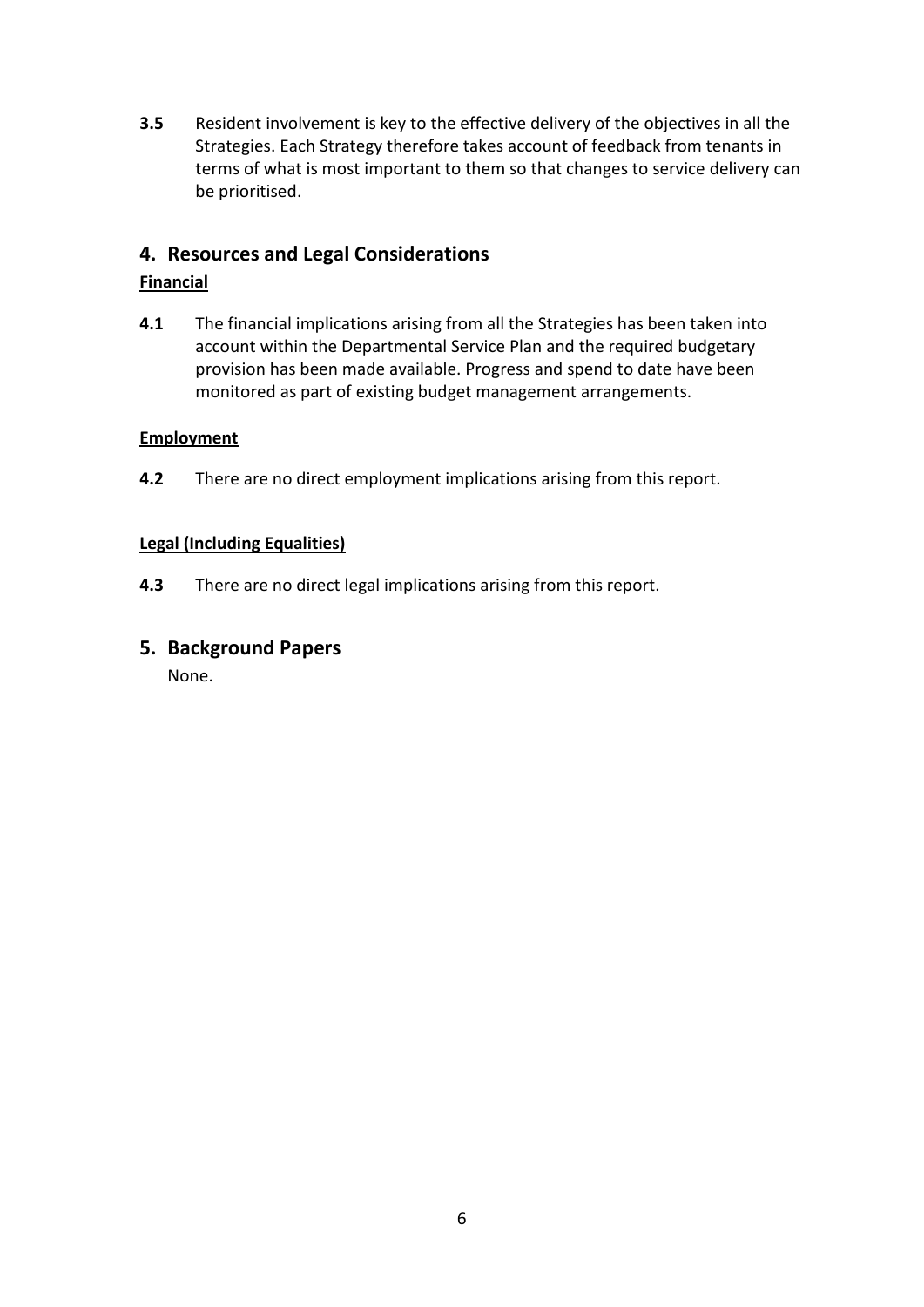# **Operational Delivery Plan Customer Service**

**Objective 1: Embedding a customer first culture within the housing team**

| <b>Action</b>                                                                                                        | <b>Start</b><br>date | <b>Finish</b><br>date | <b>Progress</b>                                                                                                                                                                                                                                                                                                                                                                                                                                                                                                                                                                                                                                       | <b>Status</b> |
|----------------------------------------------------------------------------------------------------------------------|----------------------|-----------------------|-------------------------------------------------------------------------------------------------------------------------------------------------------------------------------------------------------------------------------------------------------------------------------------------------------------------------------------------------------------------------------------------------------------------------------------------------------------------------------------------------------------------------------------------------------------------------------------------------------------------------------------------------------|---------------|
| Review Staff Charter at staff appraisals<br>and team meetings                                                        | April<br>17          | Sept 17               | The Staff Charter has been reviewed at a monthly team meeting and is discussed with<br>individual team members during the annual #itsaboutme sessions.                                                                                                                                                                                                                                                                                                                                                                                                                                                                                                |               |
| Staff working group to establish team<br>'values' to include Customer focus                                          | April<br>17          | Sept 17               | A set of team values have been developed by group of staff in the Neighbourhood<br>team. These have been reviewed and adopted by colleagues in both the housing<br>management and rents team.                                                                                                                                                                                                                                                                                                                                                                                                                                                         |               |
| Highlight good practice case studies as<br>exemplars to team members                                                 | April<br>17          | Sept 17               | Customer Care Policies of John Lewis and First Direct reviewed by customer services<br>staff working group and informed the content of the Customer Service (Housing)<br>Strategy.                                                                                                                                                                                                                                                                                                                                                                                                                                                                    |               |
| Team members to take part in<br>'Aspiring Leaders' Staff development<br>programme                                    | Nov<br>16            | June 17               | Two cohorts of staff have now participated in the Aspiring Leaders programme which<br>involved 6 days of classroom based learning covering a range of management<br>competencies. Members of staff who completed the programme then completed a<br>work based challenge based on the TV Programme 'The Apprentice' - where they<br>worked in teams to produce short films for tenants. The task was judged by members<br>of the Executive team, tenants and was subject to a staff vote. The initiative was very<br>successful and enabled the staff involved to use the skills and techniques they have<br>learnt on the Aspiring Leaders Programme. |               |
| Testing of customer service/attitude<br>to form part of interview process for<br>future recruitment of Housing staff | April<br>17          | On-<br>going          | Customer care questions are included in all interviews for front line staff. These are<br>competency based questions, designed to ensure successful applicants share the<br>Council's values and are committed to delivering high standards of customer service.                                                                                                                                                                                                                                                                                                                                                                                      |               |
| Undertake service testing to review<br>quality of customer experience                                                | Jan 17               | June 19               | Tenants have been involved in making checks of the lettings standard of new lettings;<br>this has involved attending properties with repairs staff and checking standards ahead<br>of new lettings. Tenants have also taken part in estate inspections on several estates.                                                                                                                                                                                                                                                                                                                                                                            |               |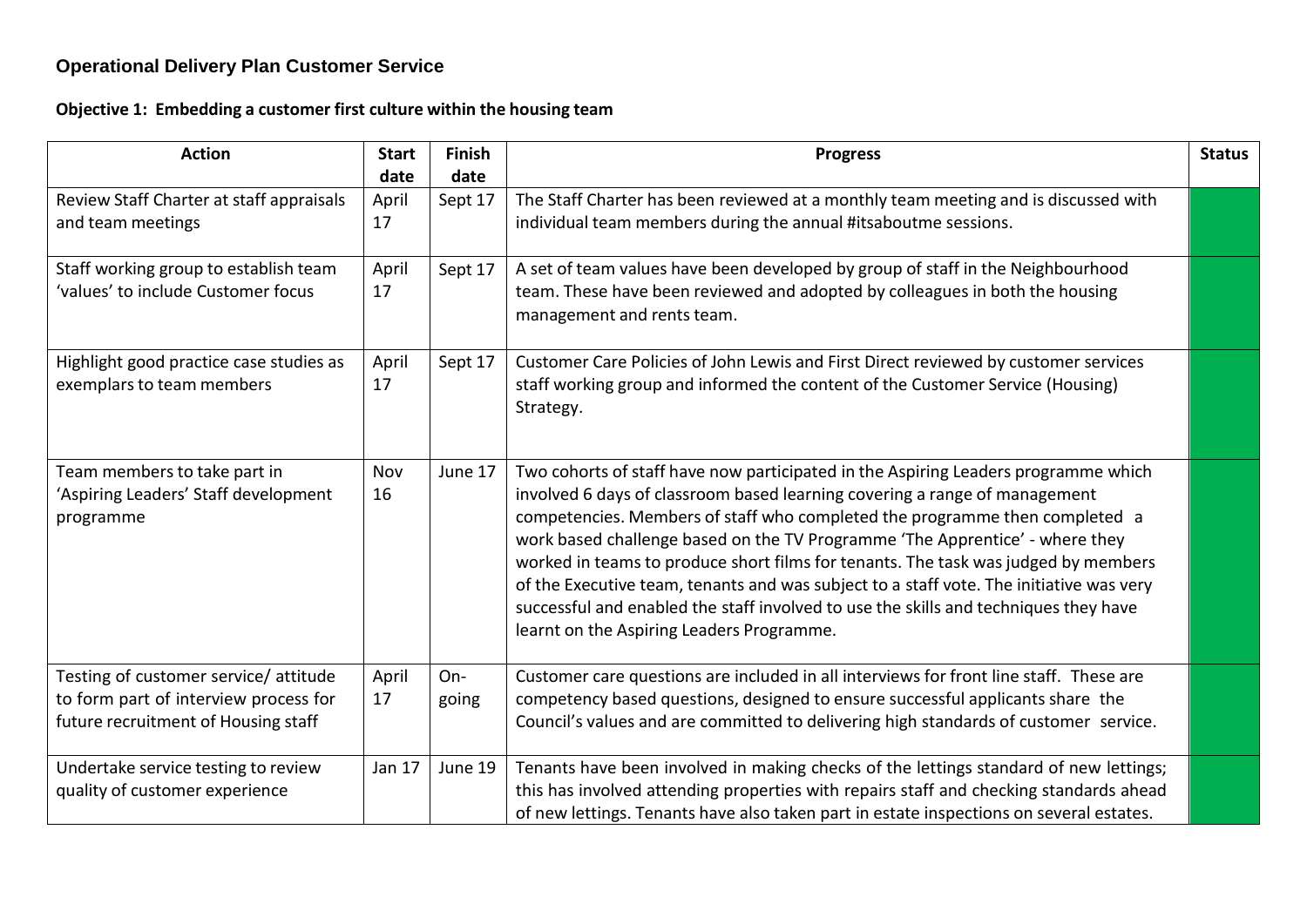| Undertake staff engagement survey                         | Sept<br>17  | March<br>18 | The Council staff engagement survey has been completed. There was a very good<br>response rate from the Housing and Building Services team and the results were<br>analysed and fed back via Management Development sessions with Leaders.                            |  |
|-----------------------------------------------------------|-------------|-------------|-----------------------------------------------------------------------------------------------------------------------------------------------------------------------------------------------------------------------------------------------------------------------|--|
| Identify key themes impacting staff<br>morale             | April<br>18 | June 18     | As per above, staff feedback sessions have taken place in Feb and March 2018. Results<br>and key themes were shared with front line staff via Staff net, team meetings and 1-1s.<br>Since then, any emerging themes are picked up via monthly 1-1s and team meetings. |  |
| Develop a staff working group to<br>address themes/issues | July<br>18  | Dec 18      | A group of Managers was trained in creative thinking techniques and facilitated group<br>discussions with staff designed to unpick the results and recommend actions to drive<br>improvements in staff engagement.                                                    |  |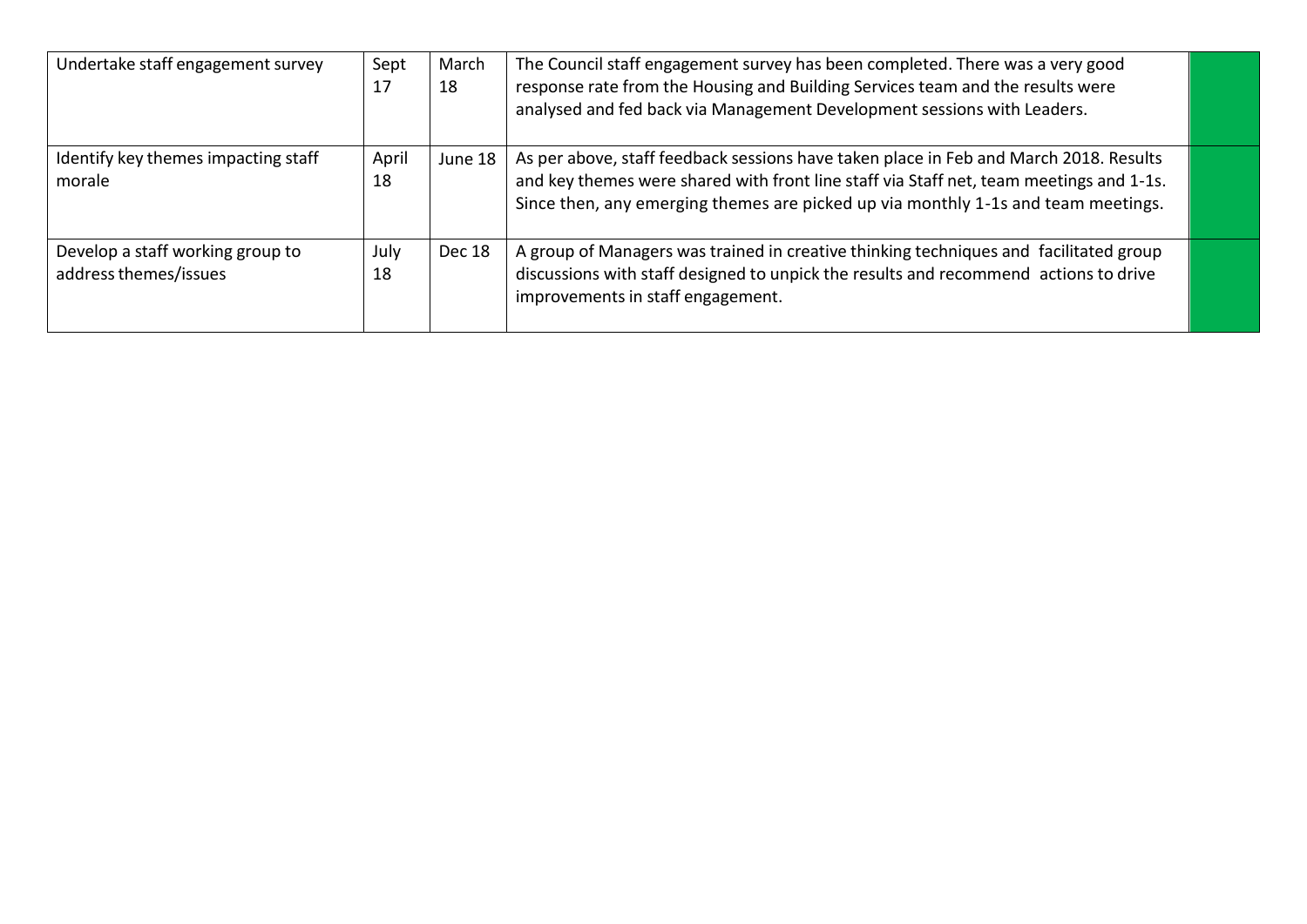| Develop a staff working group to | July | Dec 18 | A group of Managers was trained in creative thinking techniques and facilitated group |  |
|----------------------------------|------|--------|---------------------------------------------------------------------------------------|--|
| address themes/issues            |      |        | discussions with staff designed to unpick the results and recommend actions to drive  |  |
|                                  |      |        | improvements in staff engagement.                                                     |  |
|                                  |      |        |                                                                                       |  |

# **Objective 2: Expanding the range of personalised services available to tenants**

| <b>Action</b>                                                                                                                                                          | <b>Start</b><br>date | Finish<br>date | <b>Progress</b>                                                                                                                                                                                                                                                                                                                                                                                                                                                                                                                                                                                                                                                                                                                                   | <b>Status</b> |
|------------------------------------------------------------------------------------------------------------------------------------------------------------------------|----------------------|----------------|---------------------------------------------------------------------------------------------------------------------------------------------------------------------------------------------------------------------------------------------------------------------------------------------------------------------------------------------------------------------------------------------------------------------------------------------------------------------------------------------------------------------------------------------------------------------------------------------------------------------------------------------------------------------------------------------------------------------------------------------------|---------------|
| Develop suite of personalised services/<br>interventions                                                                                                               | Jan<br>18            | May<br>20      | Neighbourhood Action Plans have been developed for major housing estates, which set<br>out a range of actions to tackle issues which are specific to each individual estate.<br>The Plans provide a personalized approached to issues within neighborhood and<br>promote a new localized way of working to address tenants concerns and issues.                                                                                                                                                                                                                                                                                                                                                                                                   |               |
| Identify vulnerable tenants from<br>existing management information e.g.<br>difficulty getting access for gas<br>servicing, no repairs reported, single<br>people etc. | April<br>17          | Sept<br>17     | An exercise has been completed to overlay information which contains triggers of<br>vulnerability i.e. very few repairs reported, gas capped off, applicants re housed via<br>homeless. These tenants were then contacted to ensure they are managing their<br>tenancy.<br>More recently over 1,500 potentially vulnerable tenants, including people who live<br>alone and those with health issues received a welfare call from a member of<br>Housing staff, as part of the Covid-19 response- to ensure they had access to<br>essential supplies, including food and medication. Where difficulties were<br>identified, staff liaised with food banks, advice agencies and local volunteer groups<br>to ensure that everyone's needs were met. |               |
| Implement priority tenants' scheme to<br>target vulnerable tenants with a range<br>of interventions to sustain tenancies                                               | Sept<br>17           | Dec<br>17      | Vulnerable tenants are being identified and targeted with more intensive management and<br>housing related support. Front line staff have received training in 'restorative approaches'<br>which now helps them work with households to address their vulnerability and the root<br>causes of issues. This represents a new way of working and is consistent with emerging best<br>practice being advocated by Welsh Government. Work to date includes, assistance provided<br>to people with hoarding disorders and support for tenants with low level mental health<br>issues to take part in volunteering opportunities in order to improve their well-being.                                                                                  |               |
| Gather socio-economic background<br>data for each estate                                                                                                               | April<br>17          | July<br>17     | Socio economic data including census, Welsh Index of Multiple Deprivation, employment<br>etc. has been gathered for different housing estates and has fed into the Neighbourhood<br>Plans. This information helps to highlight the most pertinent issues on different places.                                                                                                                                                                                                                                                                                                                                                                                                                                                                     |               |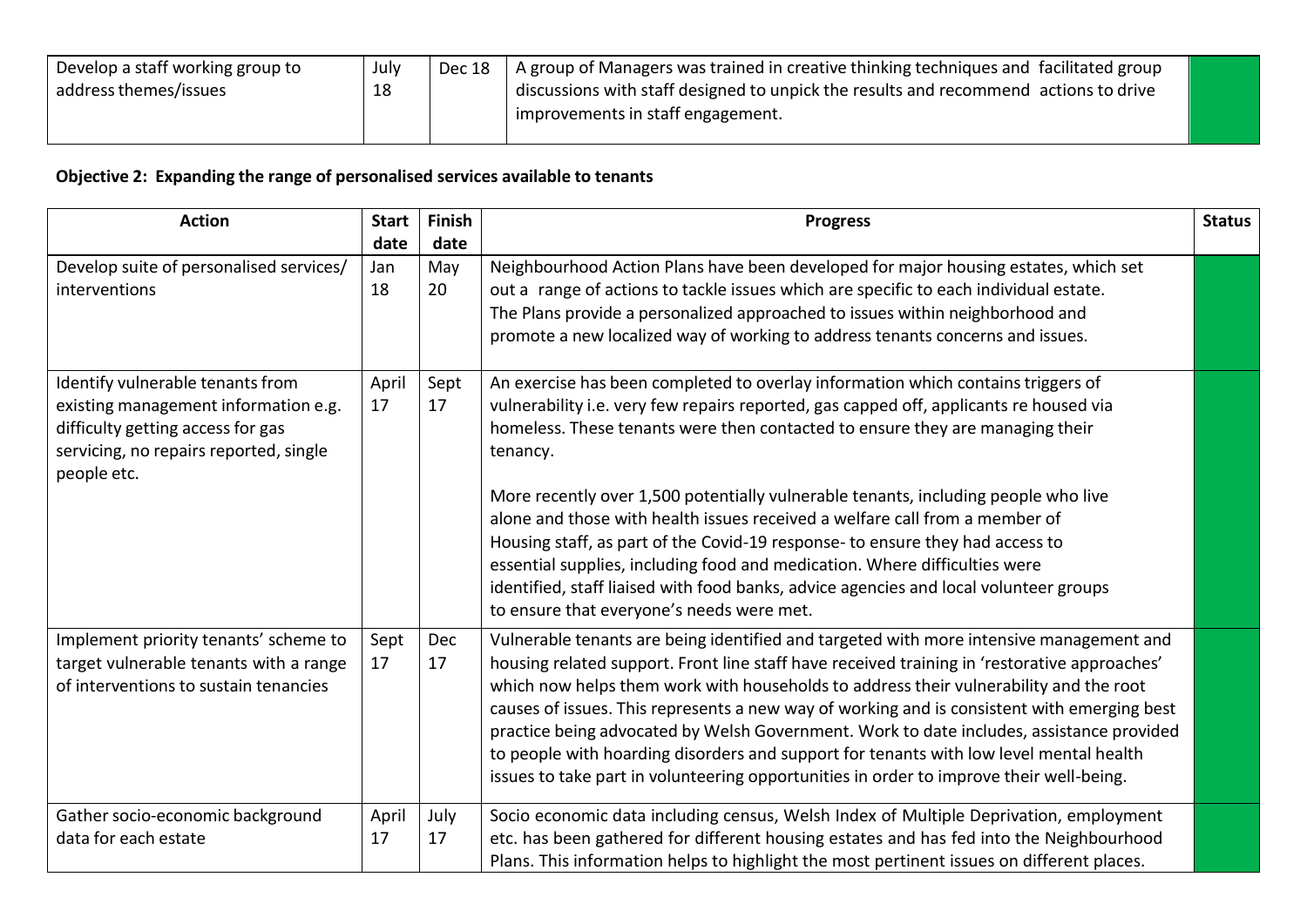| Consult with local residents to identify<br>key issues and future estate priorities | April<br>17 | July<br>17       | Consultation exercises were carried out with residents to inform the Neighbourhood Plans.<br>This included door knocking, surgeries, meetings with residents and also feedback via social<br>media i.e. Twitter and Facebook.                              |  |
|-------------------------------------------------------------------------------------|-------------|------------------|------------------------------------------------------------------------------------------------------------------------------------------------------------------------------------------------------------------------------------------------------------|--|
| Develop template for estate action<br>plan                                          | April<br>17 | July<br>17       | A template for the Neighbourhood Plans was developed based on data available and good<br>practice from elsewhere.                                                                                                                                          |  |
| Complete action plans for larger<br>estates                                         | July<br>17  | <b>Dec</b><br>18 | Neighbourhood Plans have been drafted with tenants for eleven housing estates in the<br>Vale. These plans take into account local concerns and set out a range of priority actions<br>which will drive improvements to the area over the next three years. |  |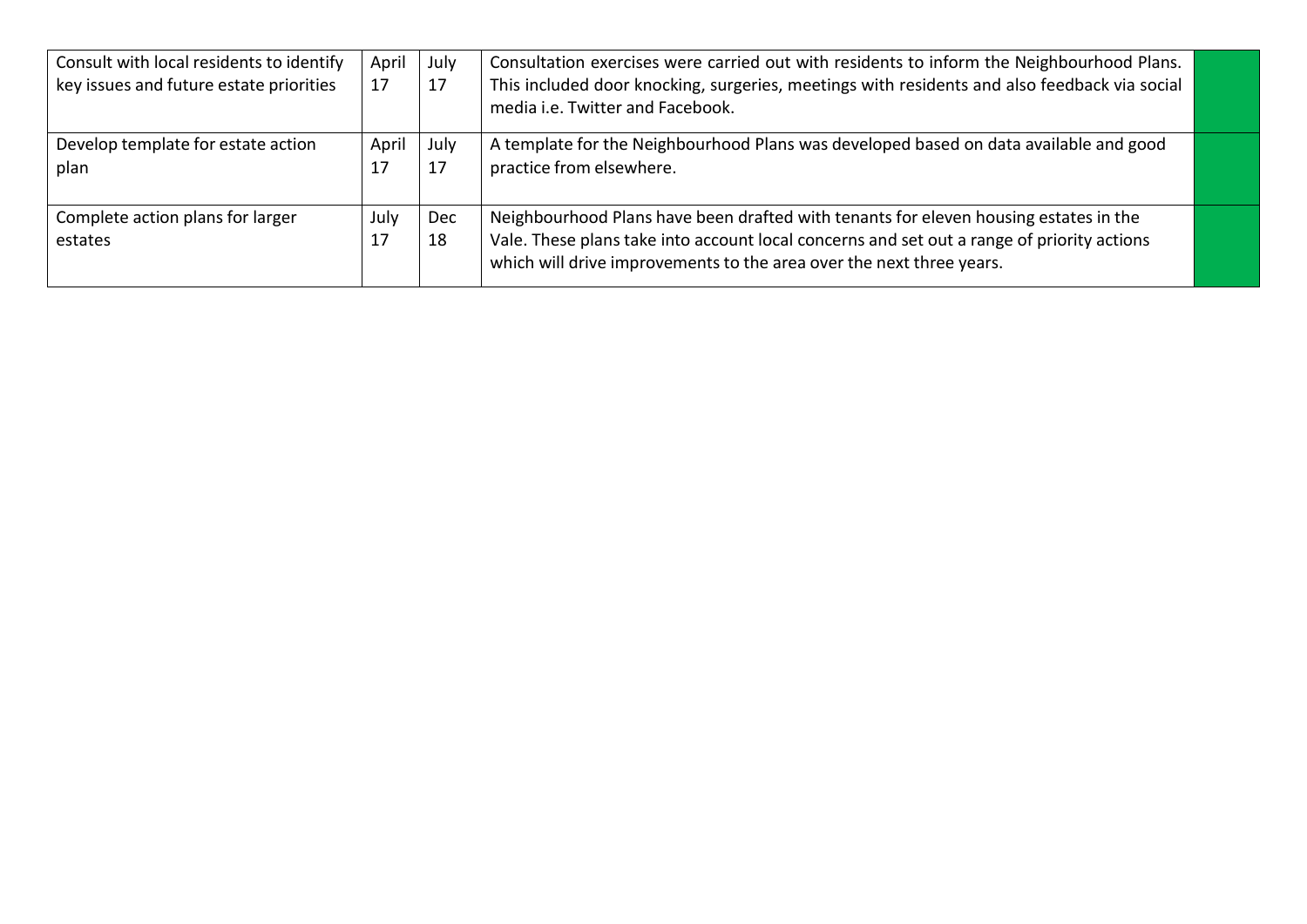| <b>Action</b>                                                                                                                                 | <b>Start</b> | Finish         | <b>Progress</b>                                                                                                                                                                                                                                                                                                                                                                                                                                                                                       | <b>Status</b> |
|-----------------------------------------------------------------------------------------------------------------------------------------------|--------------|----------------|-------------------------------------------------------------------------------------------------------------------------------------------------------------------------------------------------------------------------------------------------------------------------------------------------------------------------------------------------------------------------------------------------------------------------------------------------------------------------------------------------------|---------------|
|                                                                                                                                               | date         | date           |                                                                                                                                                                                                                                                                                                                                                                                                                                                                                                       |               |
| Publish article in tenants newsletter<br>including photograph, name and<br>contact details of Neighbourhood<br><b>Officers and Assistants</b> | July<br>16   | On-<br>going   | Complete. The details of Neighbourhood team, including direct telephone numbers and<br>email addresses have been included in the last two tenants' newsletters.<br>A new quarterly neighborhood newsletter is currently being drafted to update tenants<br>on their Local Neighborhood Action Plan will include details of key Housing staff                                                                                                                                                          |               |
| Undertake programme of estate road<br>shows/community events to raise<br>profile of landlord and build<br>relationships with tenants          | Feb<br>17    | Sept<br>17     | A series of estate roadshows/community events have taken place at Penarth, Llantwit<br>Major, Buttrills, Gibbonsdown and Central Estates. These have been popular events and<br>have helped raised the profile of the Neighbourhood Manager and enabled them to get to<br>know more residents.                                                                                                                                                                                                        |               |
| Pilot mobile working IT solution to<br>free up staff to spend more time on<br>site                                                            | Feb<br>17    | June<br>17     | A mobile working solution has been implemented (Photobook) which enables staff to<br>complete forms and gather information when on site. This improves record keeping and<br>reduces administration, allowing staff to spend more time on site. Photobook continues to<br>be used for inspections of communal areas in blocks of flats and to undertake estate<br>grading's but it also being rolled out to other service areas including the voids maintenance<br>and temporary accommodation teams. |               |
| Publish dates and times for estate<br>walkabouts in advance and encourage<br>tenants to join in                                               | June<br>17   | $On-$<br>going | Estate walkabouts take place regularly at all major housing estates. The programme<br>has been promoted locally to tenants and residents groups via word of mouth and<br>Social Media.                                                                                                                                                                                                                                                                                                                |               |
| Front line staff attend residents<br>meetings and local surgeries                                                                             | Feb<br>17    | On-<br>going   | Neighbourhood staff attend all Residents Boards as well any community group meetings<br>on a regular basis.                                                                                                                                                                                                                                                                                                                                                                                           |               |
| Promote ways of getting in touch via<br>tenants newsletter                                                                                    | July<br>17   | June<br>17     | Contact details are published in a range of places, including newsletters, the web site and<br>on correspondence.                                                                                                                                                                                                                                                                                                                                                                                     |               |
| Publish article in tenants newsletter<br>including photograph, name and<br>contact details of Neighbourhood<br><b>Officers and Assistants</b> | July<br>16   | On-<br>going   | Complete. This will remain a standard item in future tenants' newsletters. The details will<br>be updated to reflect any staffing changes.                                                                                                                                                                                                                                                                                                                                                            |               |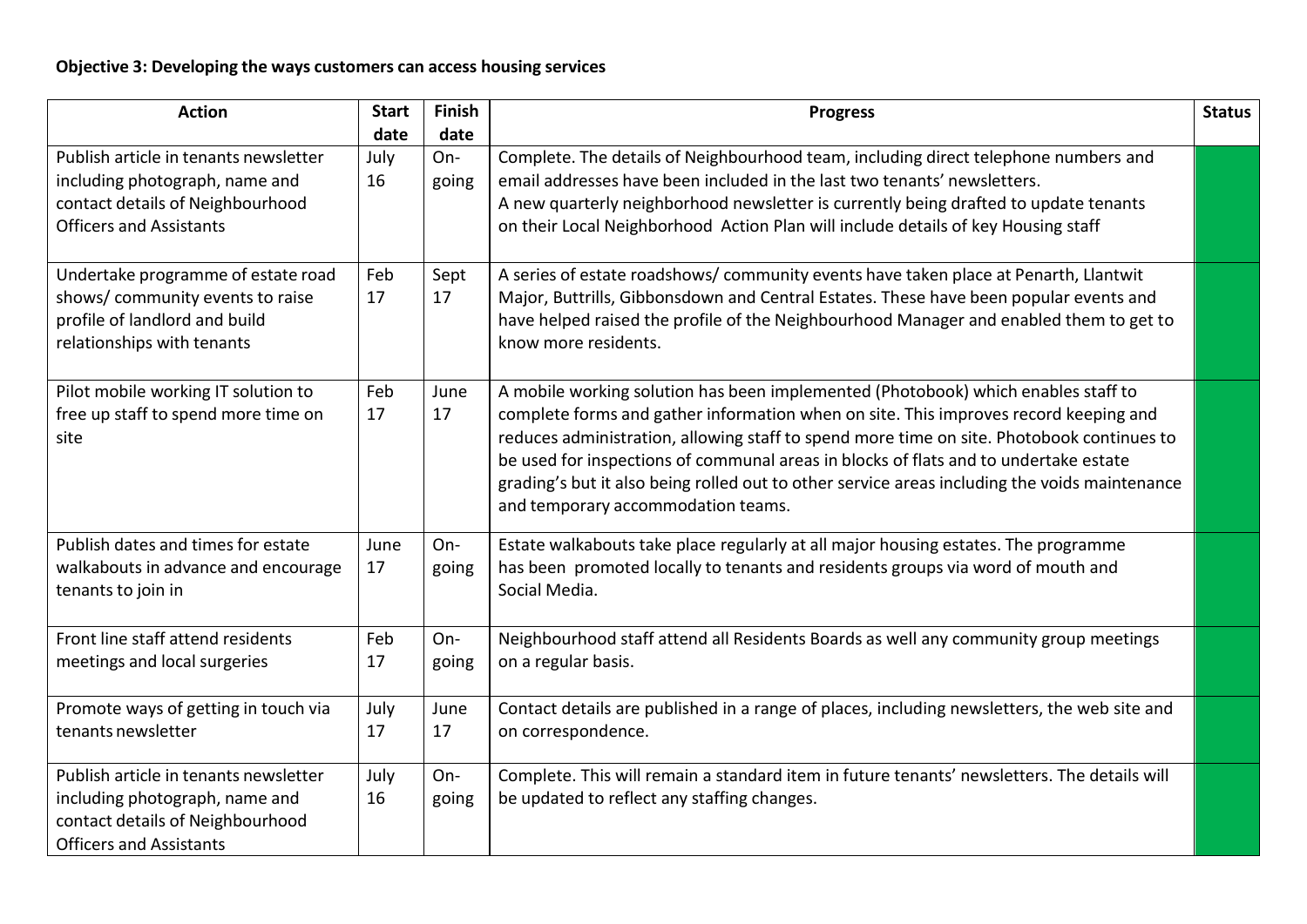| Develop Customer Portal, enabling | Jan 17 | Jan 18   Customer portal is 'live' and provides customer access to rents and tenancy modules |  |
|-----------------------------------|--------|----------------------------------------------------------------------------------------------|--|
| tenants to access information and |        | allowing tenants to review rent balances, view rent statements, update personal              |  |
| services on-line                  |        | circumstances and make service requests. This enables customers to manage their own          |  |
|                                   |        | information and should also reduce the number of telephone enquiries and personal visits     |  |
|                                   |        | to Council offices.                                                                          |  |
|                                   |        |                                                                                              |  |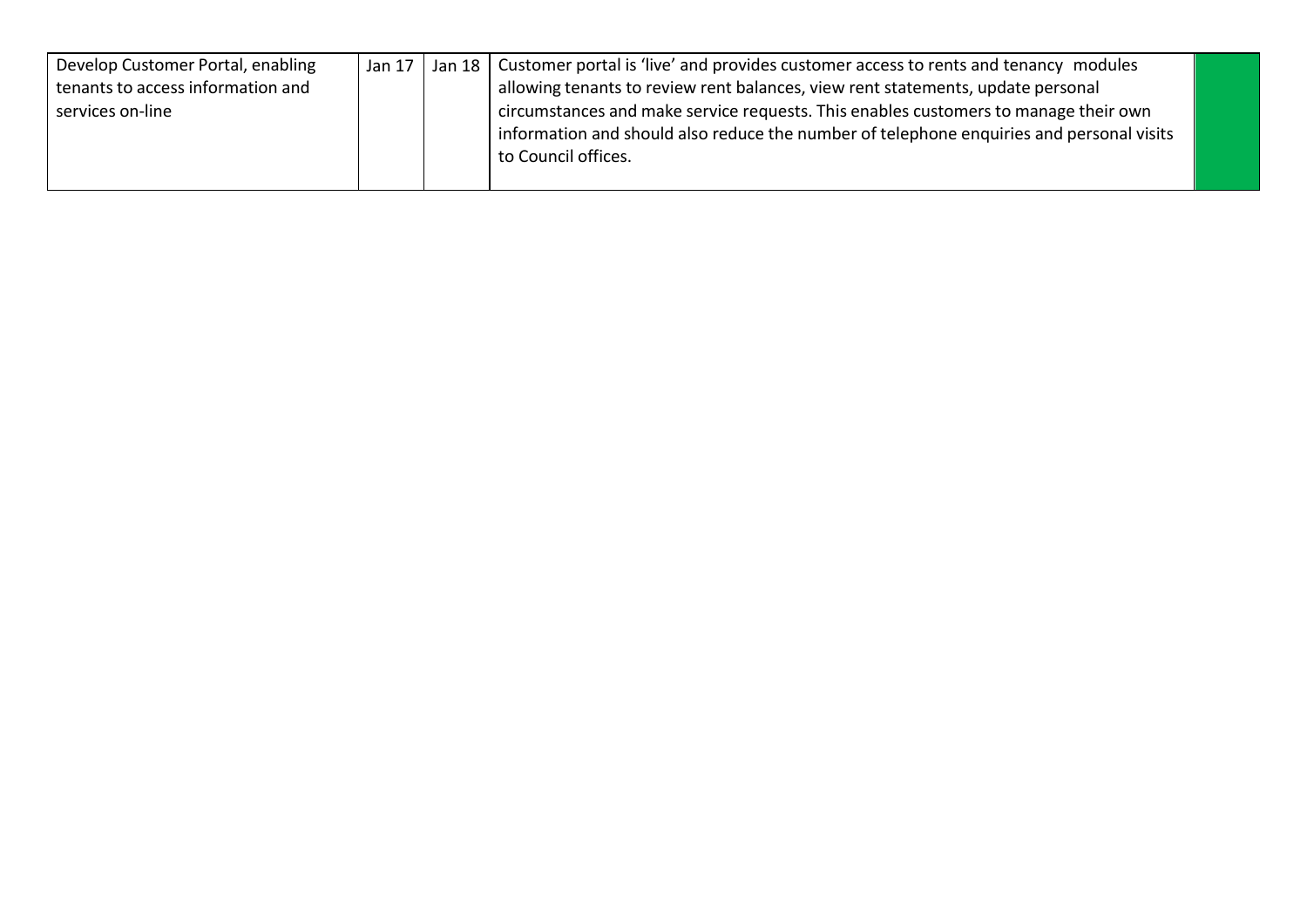|                                                                                         |             |                | Staff training has been provided and the Portal went live on the 26 <sup>th</sup> September 2018.                                                                                                                                                                                                                                                                                                                                                                                                         |  |
|-----------------------------------------------------------------------------------------|-------------|----------------|-----------------------------------------------------------------------------------------------------------------------------------------------------------------------------------------------------------------------------------------------------------------------------------------------------------------------------------------------------------------------------------------------------------------------------------------------------------------------------------------------------------|--|
| Ensure access to Customer Portal is<br>available in Welsh and English                   | March<br>17 | Jan 18         | The requirement to provide the information bilingually previously proved an issue and<br>translation software (Linguaskin) was purchased to address all of the Council's<br>requirements. All of the information used in the Portal has been translated and tested and<br>is working effectively which enabled the portal to 'go live'.                                                                                                                                                                   |  |
| Improve quality of information held<br>on the Housing pages of the external<br>web site | July<br>17  | March<br>18    | Some cosmetic changes made to web site content, mainly revised contact details, staff<br>names. More fundamental review of the web site content is underway in order to improve<br>the amount and quality of information available.                                                                                                                                                                                                                                                                       |  |
| Use social media to share news,<br>information and updates                              | Feb<br>17   | $On-$<br>going | Updates and information are being shared via Twitter and Facebook. There are now more<br>than 700 people following the Housing team via social media. In addition, email bulletins are<br>sent to over 1,200 people who have registered for updates via the .govdelivery platform.                                                                                                                                                                                                                        |  |
| Promote use of Customer Portal via<br>tenants newsletter                                | Jan 18      | April<br>18    | A 'soft launch' took place to ensure everything was working correctly and staff were able<br>to manage requests from new users. Following a review period, a more active promotion<br>campaign has taken place with details included on the rent increase letter which went to<br>all tenants as well as the rent arrears correspondence. An email has also been sent to all<br>tenants who have provided their email addresses- giving details how to register for the<br>Portal and access information. |  |

# **Objective 4: Improving the quality of customer services provided to tenants**

| <b>Action</b>                          | <b>Start</b> | <b>Finish</b> | <b>Progress</b>                                                                         | <b>Status</b> |
|----------------------------------------|--------------|---------------|-----------------------------------------------------------------------------------------|---------------|
|                                        | date         | date          |                                                                                         |               |
| Establish knowledge base for Contact   | Nov          | July          | The knowledge base was completed and training provided to staff in C1V. Analysis has    |               |
| 1Vale staff to set out key information | 16           | 17            | indicated that fewer calls have been transferred and fewer service requests raised as a |               |
| to help answer housing queries         |              |               | result of agents being able to provide more detailed information to callers.            |               |
| Provide C1V staff with read only       | March        | $On-$         | Complete. C1V staff have access to rent screens in OHMS and are able to deal with       |               |
| access to rent screens                 | 17           | going         | straightforward enquiries including requests for PIN numbers and balance checks. This   |               |
|                                        |              |               | enables the Income team to focus on arrears recovery.                                   |               |
|                                        |              |               |                                                                                         |               |
| Train staff to interpret rent accounts | March        | Sept          | C1V have received training in interpreting accounts and providing rent balances to      |               |
| and provide basic information such as  | 17           | 17            | customers and this has resulted in a reduction in calls transferred to the rents team.  |               |
| current balances                       |              |               |                                                                                         |               |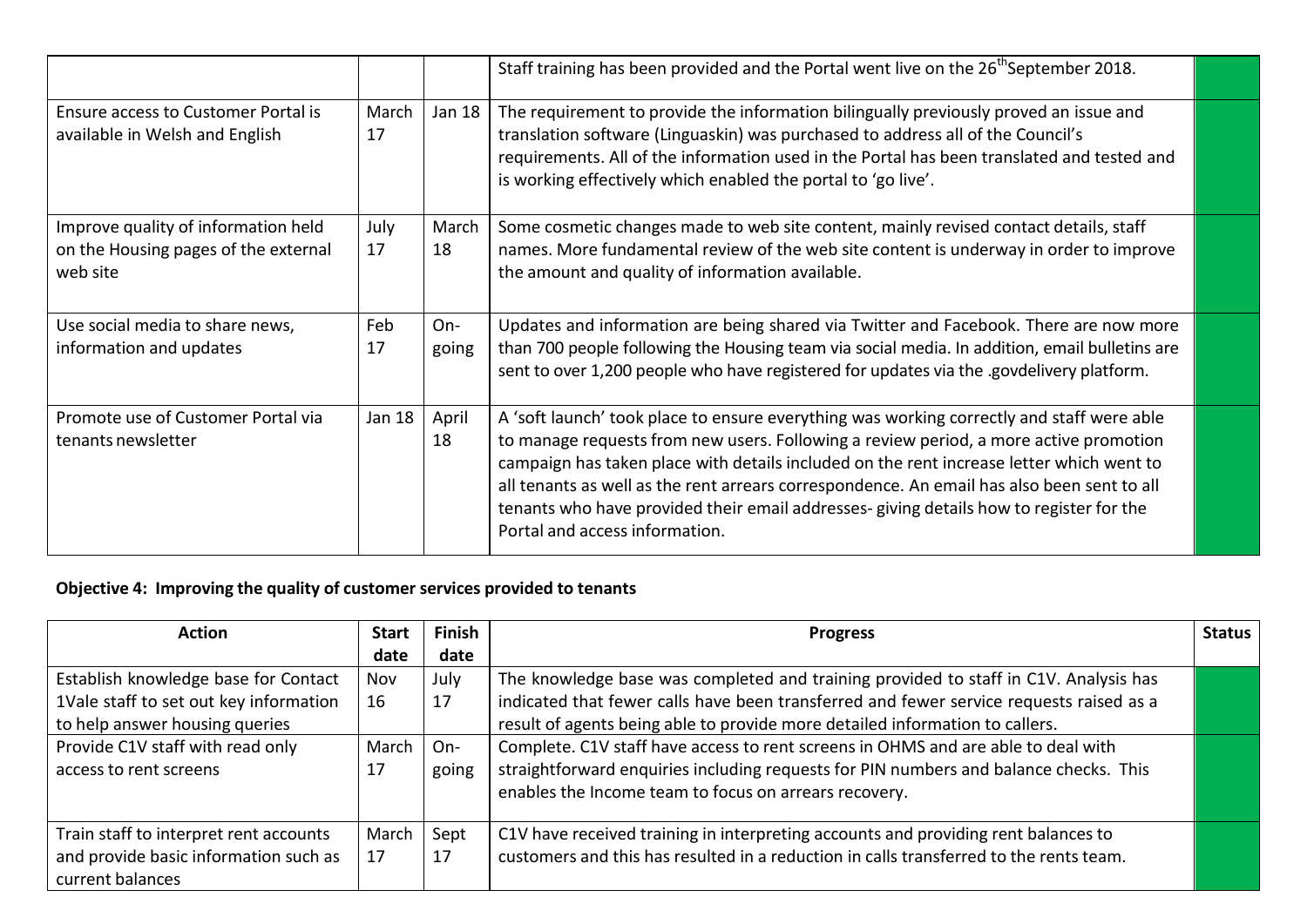| Review repeat callers and identify | July | Feb | A number of frequent callers have been identified. Analysis identified there can be                                                                                                    |  |
|------------------------------------|------|-----|----------------------------------------------------------------------------------------------------------------------------------------------------------------------------------------|--|
| barriers to first point resolution |      | 18  | vulnerability factors which affect the repeat calls (rather than service failures). Staff work                                                                                         |  |
|                                    |      |     | with the individuals to ensure appropriate support and assistance is being provided in<br>order for them to live independently. In other cases, repeat calls are due to ongoing issues |  |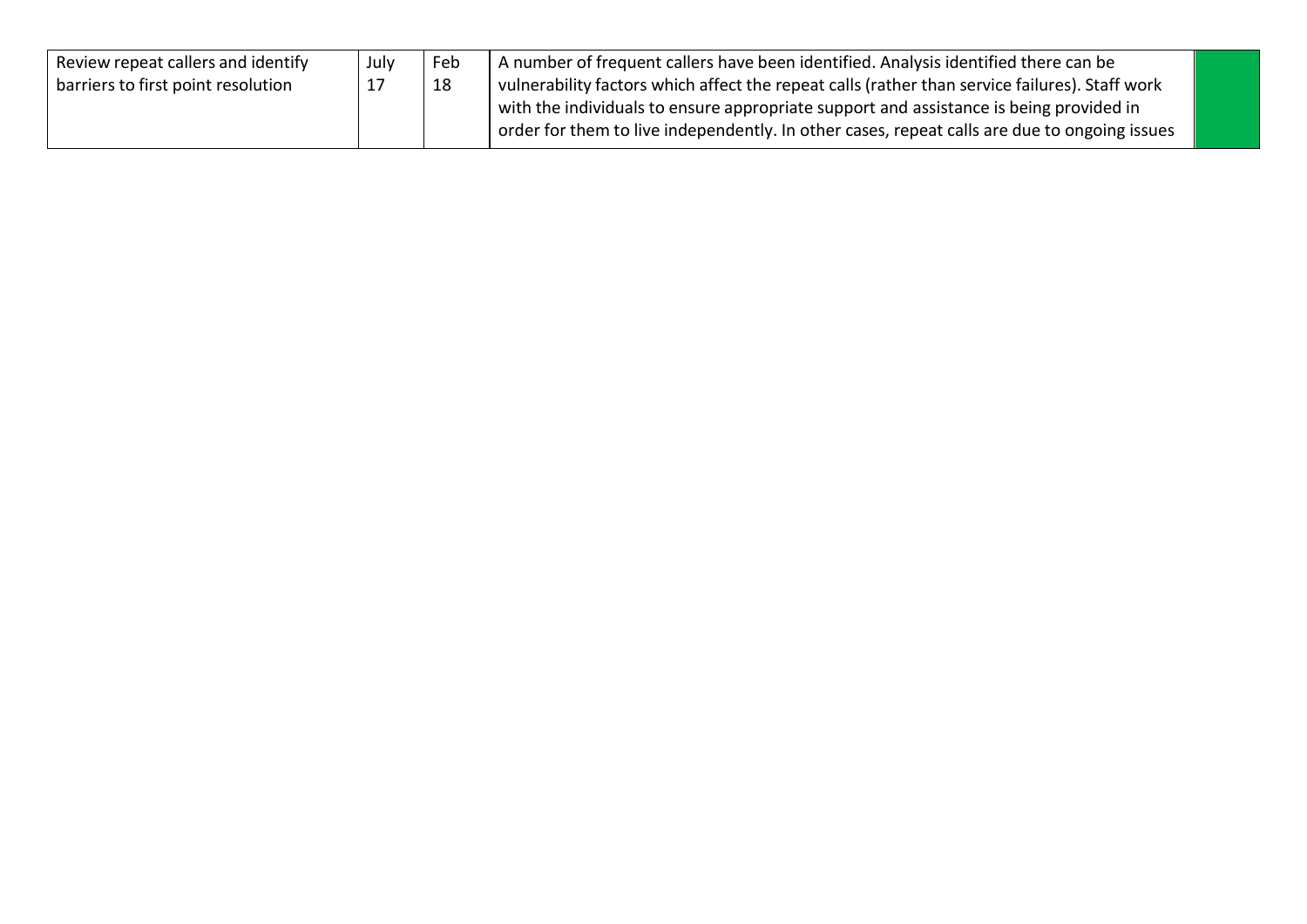|                                                                                                                                  |             |              | in an area. This has included on going lifestyle clashes between neighbours. When the<br>dispute has been resolved, there is a noticeable reduction in calls.                                                                                                                                                                                                                                                                                                                                                                   |  |
|----------------------------------------------------------------------------------------------------------------------------------|-------------|--------------|---------------------------------------------------------------------------------------------------------------------------------------------------------------------------------------------------------------------------------------------------------------------------------------------------------------------------------------------------------------------------------------------------------------------------------------------------------------------------------------------------------------------------------|--|
| Review call volumes and types to<br>identify main reasons for calls                                                              | July<br>17  | Feb<br>18    | Configuration of telephony system means it is not possible to breakdown different call<br>types received via the Housing queue. Analysis of service requests raised via Oracle<br>however has been useful in identifying key call reasons and enables staff to align the<br>knowledge base so that staff are able to provide high quality response to main call types.                                                                                                                                                          |  |
| Improve knowledge base and training<br>for front line staff to resolve high call<br>volumes                                      | July<br>17  | March<br>18  | 'Knowledge base' is reviewed and updated periodically in order to drive further<br>improvements in first call resolution in contact centre.                                                                                                                                                                                                                                                                                                                                                                                     |  |
| Review current processes to prevent<br>some types of call e.g. more specific<br>appointment slots, follow on for<br>repairs etc. | July<br>17  | March<br>18  | Complete. High volume calls are regarding repairs and Homes4U. Repairs team are<br>improving processes to reduce waste and increase first time fix, also looking at repair<br>appointment system to be able to offer more flexibility in appointment slots. Housing<br>application form available on line and use of paper forms has been discontinued (except<br>for vulnerable people). The next stage will be to introduce ability to bid for properties<br>online. Call volumes and service requests from C1V have reduced. |  |
| Establish duty facility to provide<br>immediate response to urgent queries<br>raised by customers                                | April<br>17 | On-<br>going | 'On call' system established to ensure that a member of the Housing team is on office<br>cover and available to deal with calls escalated via the contact centre or the reception<br>counter at the Civic.                                                                                                                                                                                                                                                                                                                      |  |
| Establish knowledge base for Contact<br>1Vale staff to set out key information<br>to help answer housing queries                 | Nov<br>16   | July<br>17   | Knowledge base has been completed and training provided to staff in C1V. Analysis has<br>indicated that fewer calls have been transferred and fewer service requests raised as a<br>result of agents being able to provide more detailed information to callers.                                                                                                                                                                                                                                                                |  |
| Rent First pilot to include all teams<br>discussing rents during every tenant<br>contact                                         | April<br>17 | March<br>18  | Pilot undertaken with Housing reception staff and agents in C1V.                                                                                                                                                                                                                                                                                                                                                                                                                                                                |  |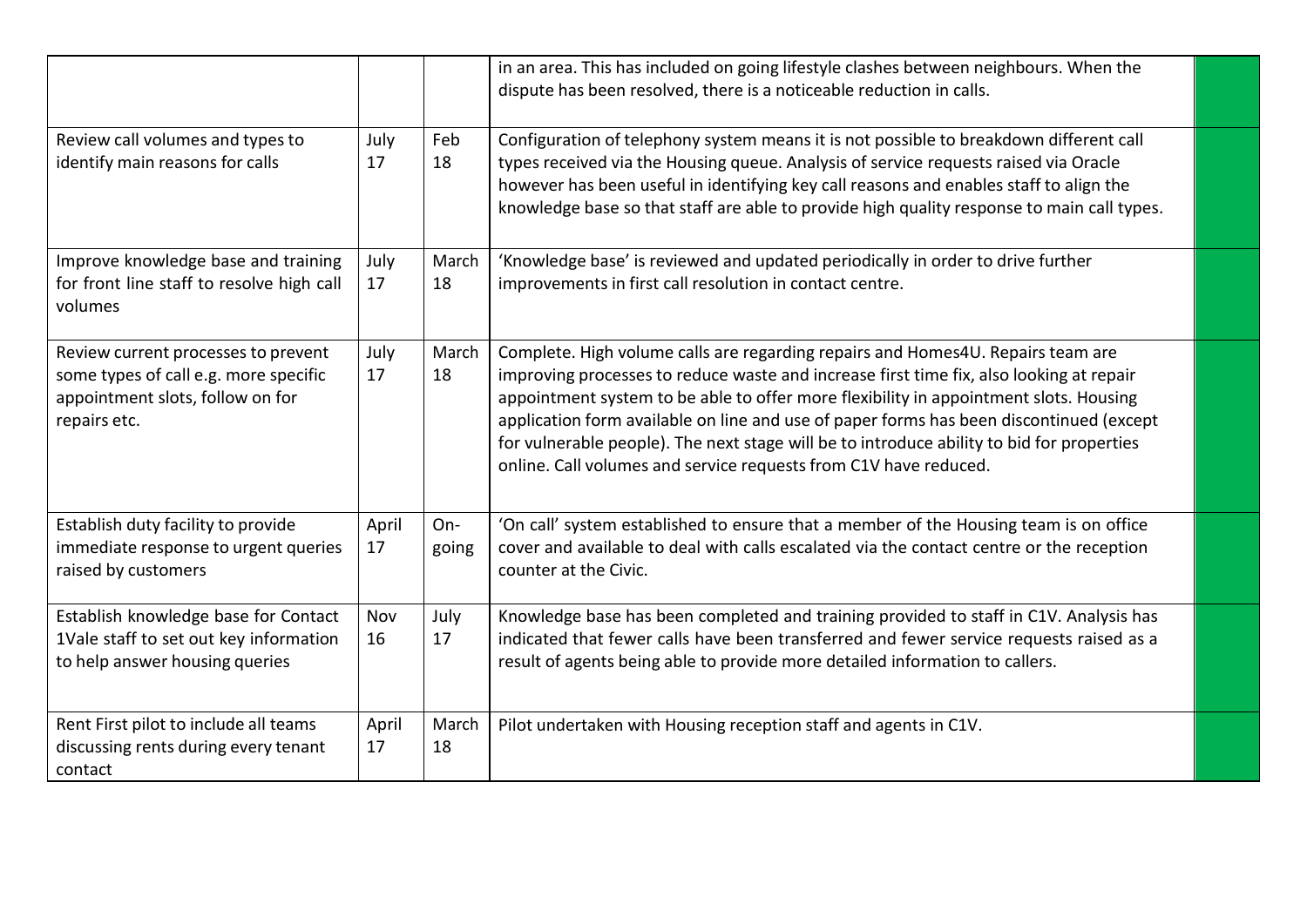| Weekly 'void property' meeting to<br>improve new tenant experience                          | March<br>17 | On-<br>going | Weekly void meetings take place to speed up the letting process and 'move in' dates are<br>conveyed to tenants in order to improve the move in experience. Post letting surveys are<br>also carried out by telephone to identify any issues. Positive feedback has been received<br>about the new lettings process and the condition of properties, with 74% of tenants<br>advising they were satisfied with the condition of their property when they moved in. |  |
|---------------------------------------------------------------------------------------------|-------------|--------------|------------------------------------------------------------------------------------------------------------------------------------------------------------------------------------------------------------------------------------------------------------------------------------------------------------------------------------------------------------------------------------------------------------------------------------------------------------------|--|
| Establish monthly meeting between<br>Housing and repairs staff to resolve<br>repairs issues | April<br>17 | On-<br>going | Regular communication between repairs team and neighbourhood staff have helped<br>address issues and improve customer service.                                                                                                                                                                                                                                                                                                                                   |  |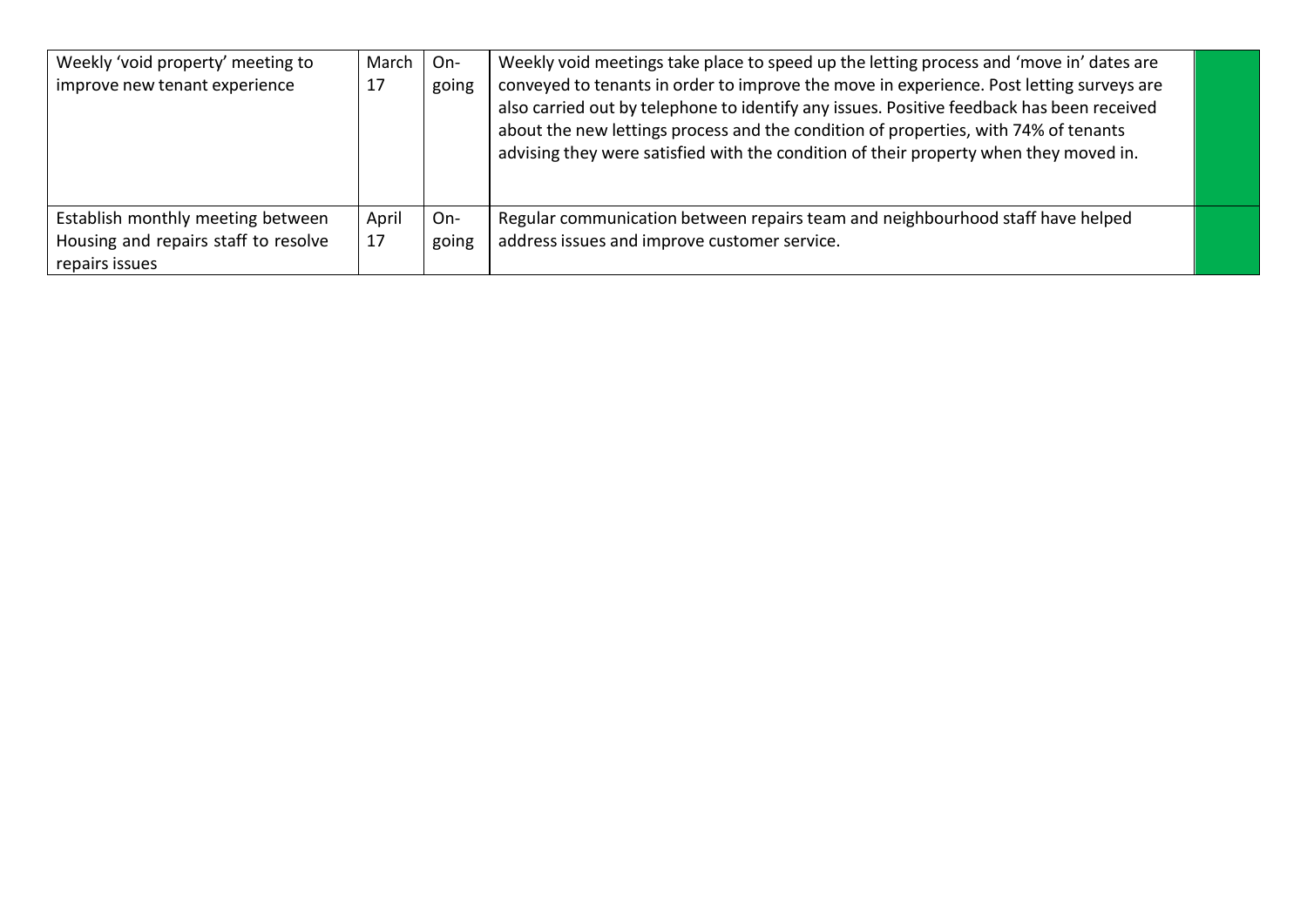## **Objective 5: Increasing the range of customer feedback and using this to drive service improvements**

| Identify missing tenant profile data                                                                                                                                                                          | Nov<br>16        | Dec<br>17 | New 'tenant profile' module has been implemented which gives scope to collect more<br>detailed information regarding each tenant e.g. income, benefits claimed etc. The Money<br>Advice team continue to collect this information and input it onto the OHMS system.                                                                                                                                                                                                  |  |
|---------------------------------------------------------------------------------------------------------------------------------------------------------------------------------------------------------------|------------------|-----------|-----------------------------------------------------------------------------------------------------------------------------------------------------------------------------------------------------------------------------------------------------------------------------------------------------------------------------------------------------------------------------------------------------------------------------------------------------------------------|--|
| Send out profile questionnaire to<br>tenants                                                                                                                                                                  | Nov<br>16        | Dec<br>17 | A tenant profile questionnaire was sent out to all tenants. It is planned to send a new tenant<br>profiling questionnaire to tenants in 2021 with a view to cleanse and update data -<br>Capturing contact preferences - email addresses - vulnerabilities and support needs.<br>Employment types, skills level, education and skills - whether tenants are working or not<br>working allowing us to going forward target service user for relevant support services. |  |
| Bulk update of tenant profile data into<br>OHMS system                                                                                                                                                        | <b>Dec</b><br>17 | May<br>17 | Tenant profile data has been updated in the housing management system (OHMS).                                                                                                                                                                                                                                                                                                                                                                                         |  |
| Key driver analysis will be undertaken<br>of the customer satisfaction results to<br>identify the most important<br>improvements and the factors which<br>have the biggest impact on overall<br>satisfaction. | Sept<br>16       | Feb<br>17 | Key driver analysis completed as well as detailed analysis of results at estate level and by<br>various demographic groups. Emerging themes and issues informed a customer<br>satisfaction action plan which was developed by staff from various front-line teams.                                                                                                                                                                                                    |  |
| Undertake tenant satisfaction survey of<br>all Council tenants in the Vale of<br>Glamorgan (STAR)                                                                                                             | Sept<br>16       | Feb<br>17 | Complete. Results reported to Housing and Safe Communities Scrutiny Committee and fed<br>back to tenants in the Summer Newsletter 2017. The 2020 STAR Survey has now also been<br>received and will be reported to Housing and Safe Communities Scrutiny Committee<br>shortly.                                                                                                                                                                                        |  |
| <b>Completion of Housemark Core</b><br>Benchmarking exercise                                                                                                                                                  | April<br>17      | Nov<br>17 | Core benchmarking was completed for 2016/17 and again in 2018/19 which provided<br>detailed business intelligence on a broad range of Housing and Building services and also<br>enabled comparisons to be drawn with a wide range of housing providers. This<br>information has been shared with Managers across the Directorate and informs the<br>Service Plan                                                                                                      |  |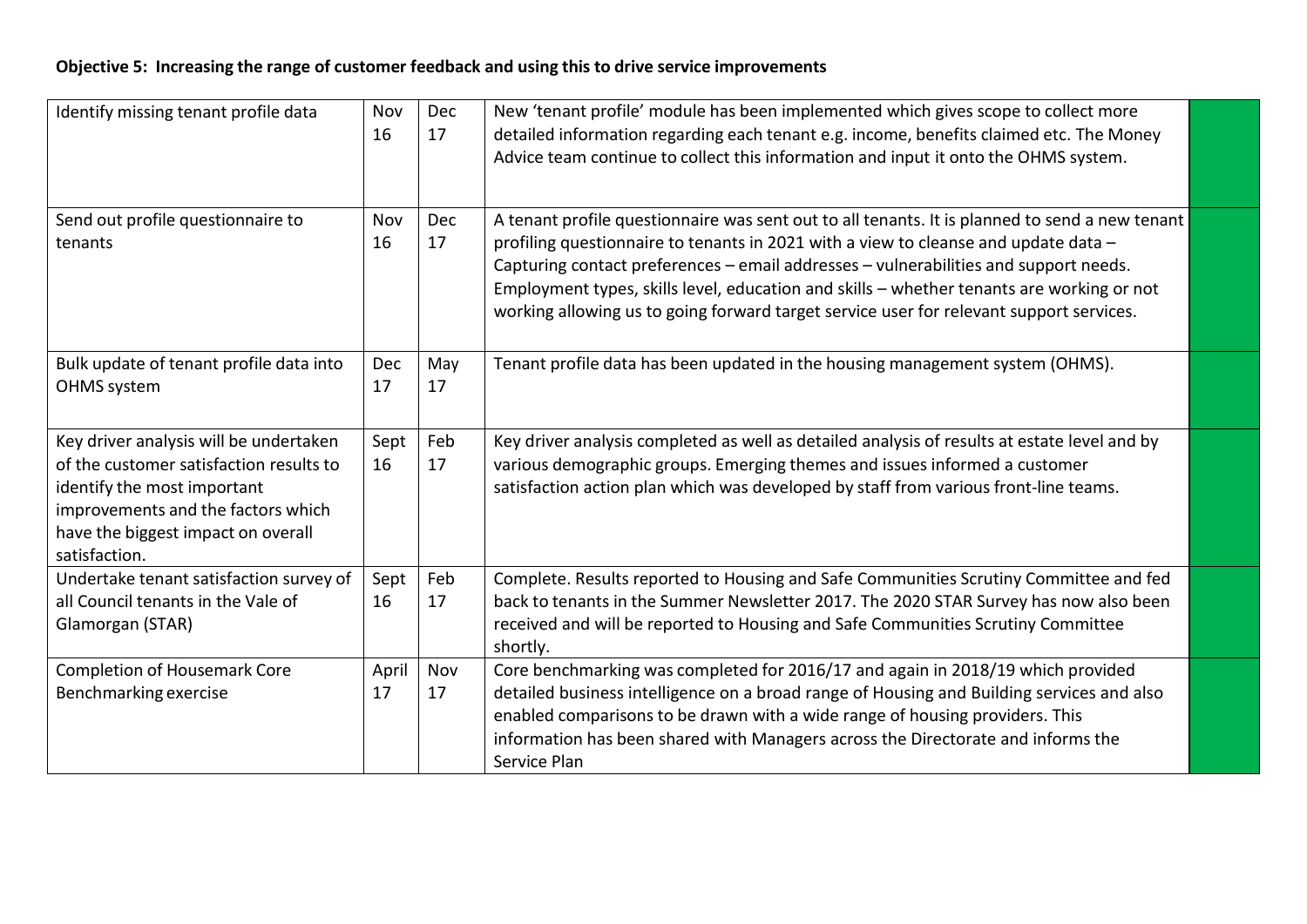## **Operational Delivery Plan Tenant Participation**

**Objective 1:** INTEGRATE- make tenant engagement an integral part of our business, influencing how services are provided, how decisions are made and how money is spent.

| <b>Action</b>                                                                                                                                                                                                                              | <b>Target</b>    | <b>Progress</b>                                                                                                                                                                                                                                                                                                                                    | <b>Status</b> |
|--------------------------------------------------------------------------------------------------------------------------------------------------------------------------------------------------------------------------------------------|------------------|----------------------------------------------------------------------------------------------------------------------------------------------------------------------------------------------------------------------------------------------------------------------------------------------------------------------------------------------------|---------------|
| Chief Officer (Head of Service) appointed to act as a<br>champion for tenant engagement and take overall<br>responsibility for implementation of the Tenant<br><b>Engagement Strategy</b>                                                  | date<br>On-going | The Head of Housing and Building Services acts as champion for tenant<br>engagement and actively challenges Officers to ensure that tenants have<br>opportunities to be involved and influence service delivery.                                                                                                                                   |               |
| Work closely with the tenant working group and the<br>Quality Design Forum (QDF) to increase membership<br>and develop capacity                                                                                                            | Ongoing          | The Tenant Working Group and the QDF continue to meet regularly and play<br>an active an important role in the decision-making process. Despite efforts<br>to engage new members there continues to be a reliance on a small number<br>of hard-working tenants.                                                                                    |               |
| Tenant Working Group to be routinely consulted on<br>services and have meaningful input to key strategies<br>and policies which effect tenants. Evidence of<br>tenant consultation to form part of reports to<br><b>Scrutiny Committee</b> | On-going         | The Tenant Working Group have regular discussions with Senior Managers<br>about key issues and have been able to challenge performance, raise<br>concerns, review new policies and new initiatives.<br>Reports to Homes and Safe Communities Scrutiny set out specific tenant<br>consultation and engagement carried out in respect of each issue. |               |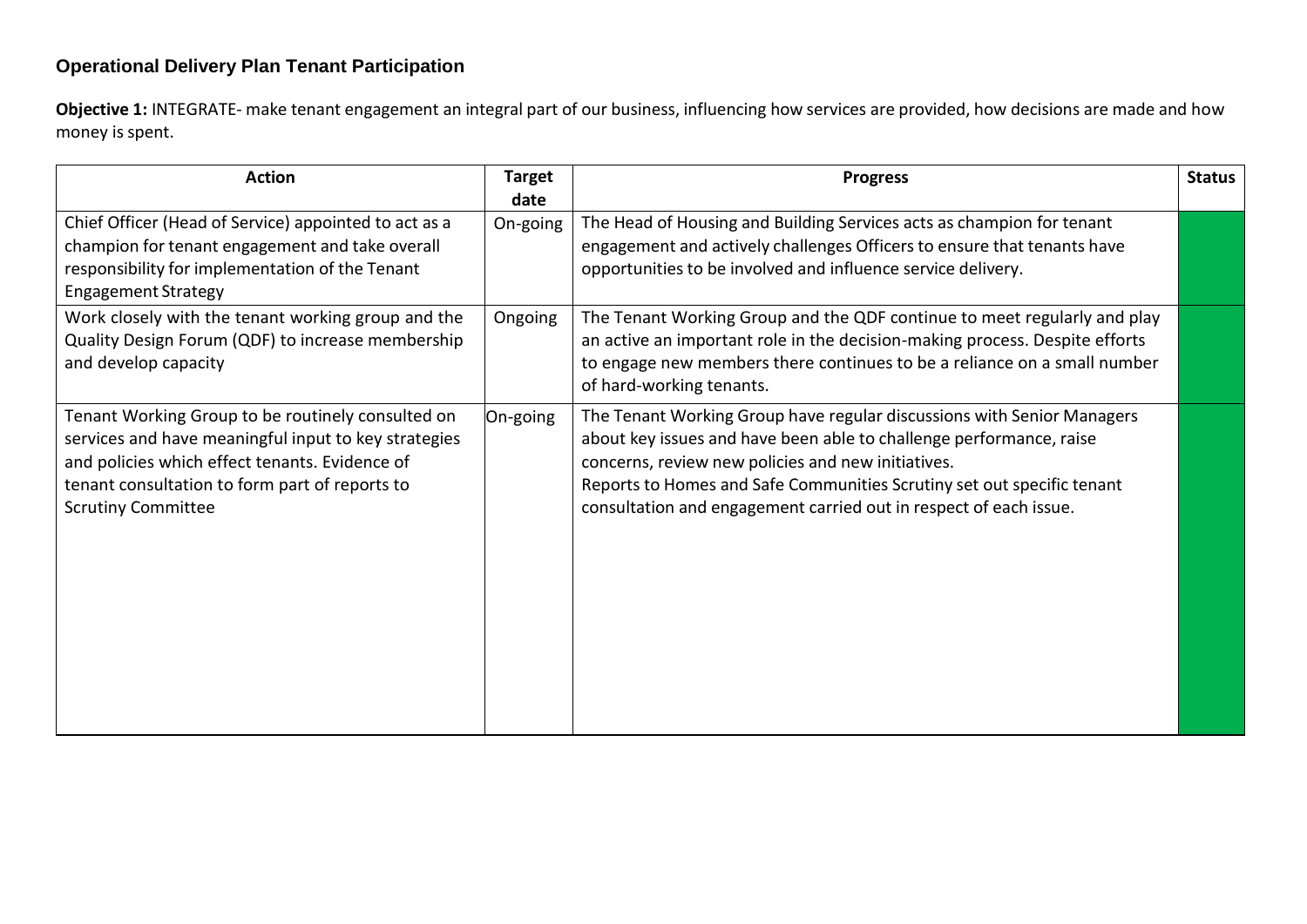| Establish tenant scrutiny team who are able to<br>undertake quality checking and service reviews           | June 19  | Staff have made contact with a number of tenants to try and raise interest in<br>a tenant assessor project and a 'taster' day was organised to provide more<br>information and get people on board. To date there has been limited interest<br>and the 'taster' day had to be cancelled at short notice when a number of<br>apologies were received. Anecdotal feedback has indicated that tenants have<br>been put off by the time commitment required and also lack of confidence<br>about their own ability to undertake this work.<br>A number of other options are now being explored to establish a tenant<br>scrutiny team. Tenant Assessor Group developed - small group of 5 |  |
|------------------------------------------------------------------------------------------------------------|----------|---------------------------------------------------------------------------------------------------------------------------------------------------------------------------------------------------------------------------------------------------------------------------------------------------------------------------------------------------------------------------------------------------------------------------------------------------------------------------------------------------------------------------------------------------------------------------------------------------------------------------------------------------------------------------------------|--|
|                                                                                                            |          | tenants that have undertaken Tenant Assessor Training in partnership<br>with Newydd, Hafod, Trivallis, Merthyr Valley Homes and Bron Afon.<br>They have started to complete Mystery shopping exercises for $eg$ – The<br>Civic Offices Reception Area, The Leisure Centre and the Extra Care<br>scheme in Barry.                                                                                                                                                                                                                                                                                                                                                                      |  |
|                                                                                                            |          | Moving forward as a team they will be given training to look at some of<br>our Housing Services to see if any improvements can be identified. We<br>are also looking at doing joint work with other partners - being a critical<br>- friend and completing online surveys etc<br>We have developed a Digital Champion Group - This group are<br>developing a suite of workbooks in order to provide digital training<br>drop in sessions at our sheltered schemes and our Community Hub in<br>Aberaeron Close                                                                                                                                                                         |  |
| Tenant Engagement to become a fixed agenda<br>item at team meetings and for monthly staff 1-<br>1 sessions | On-going | Discussions about tenant engagement take place regularly on team meeting<br>agenda and front line staff are challenged to develop ways of actively<br>engaging tenants when carrying out their day to day roles.                                                                                                                                                                                                                                                                                                                                                                                                                                                                      |  |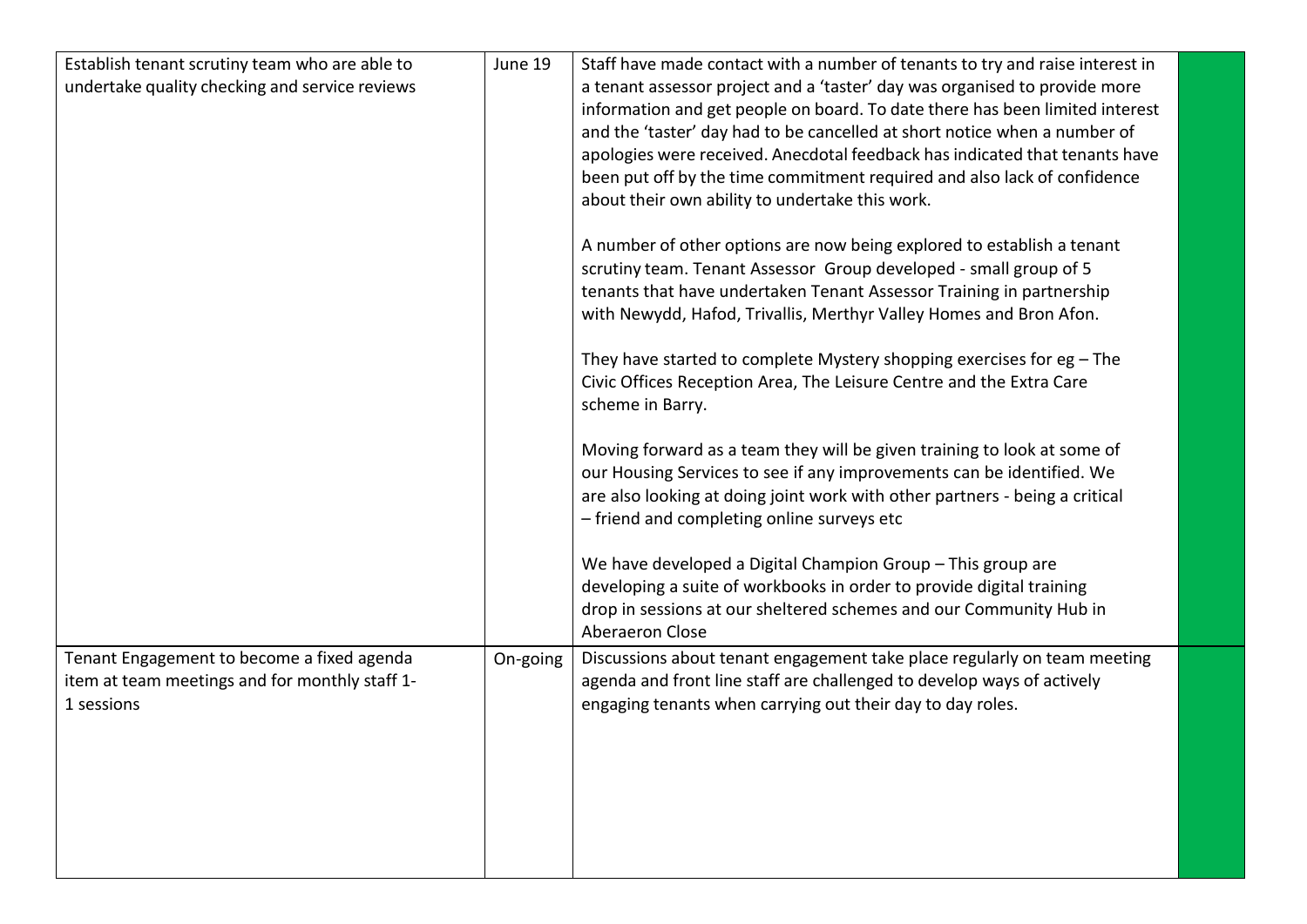**Objective 2:** INCLUSIVE- ensure that opportunities are provided for all tenants to get involved and broaden the current levels of engagement

| <b>Action</b>                                                                                                     | <b>Target</b><br>date | <b>Progress</b>                                                                                                                                                                                                                                                                                                                                                                                                                                                                                                                                                                       | <b>Status</b> |
|-------------------------------------------------------------------------------------------------------------------|-----------------------|---------------------------------------------------------------------------------------------------------------------------------------------------------------------------------------------------------------------------------------------------------------------------------------------------------------------------------------------------------------------------------------------------------------------------------------------------------------------------------------------------------------------------------------------------------------------------------------|---------------|
| Develop a flexible menu of tenant involvement which<br>enables a broader cross section of tenants to take<br>part | Dec 18                | There are now a wide range of flexible ways for tenants to take part,<br>including more formal groups like residents boards, working groups and focus<br>groups to a wide range of more informal local opportunities including<br>attending estate walkabouts, completing surveys, undertaking litter picks,<br>taking part in training, volunteering or health and well-being initiatives. Over<br>the last 12 months the Housing team has engaged with over 2,500 tenants<br>from a wide variety of backgrounds and in a number of different areas across<br>the whole of the Vale. |               |
| Promotion of tenant involvement opportunities via<br>tenant newsletter, web site, social media, leaflets etc.     | On-going              | There has been an increased emphasis on social media with regular updates<br>and information shared via Twitter and Facebook. There are currently over<br>750 followers on Twitter and around 450 'likes' on Facebook, however the<br>nature of these communication channels, mean the information reaches a<br>very wide audience with several thousand 'interactions' with many of the<br>posts.                                                                                                                                                                                    |               |
|                                                                                                                   |                       | As well as Social Media, use has been made of email with surveys and<br>information shared with Council tenants via the Gov Delivery email<br>subscription service.<br>The value and benefits of paper based communication is being reviewed in<br>light of the costs, time involved in getting information out and the fact that it                                                                                                                                                                                                                                                  |               |
|                                                                                                                   |                       | becomes out of date quite quickly.                                                                                                                                                                                                                                                                                                                                                                                                                                                                                                                                                    |               |
| Target groups who are currently underrepresented<br>e.g. young people, single mums, BME backgrounds               | On-going              | There has been an increase in the range of tenants involved in more informal<br>tenant engagement activities. Over the last year, over 2,500 people have                                                                                                                                                                                                                                                                                                                                                                                                                              |               |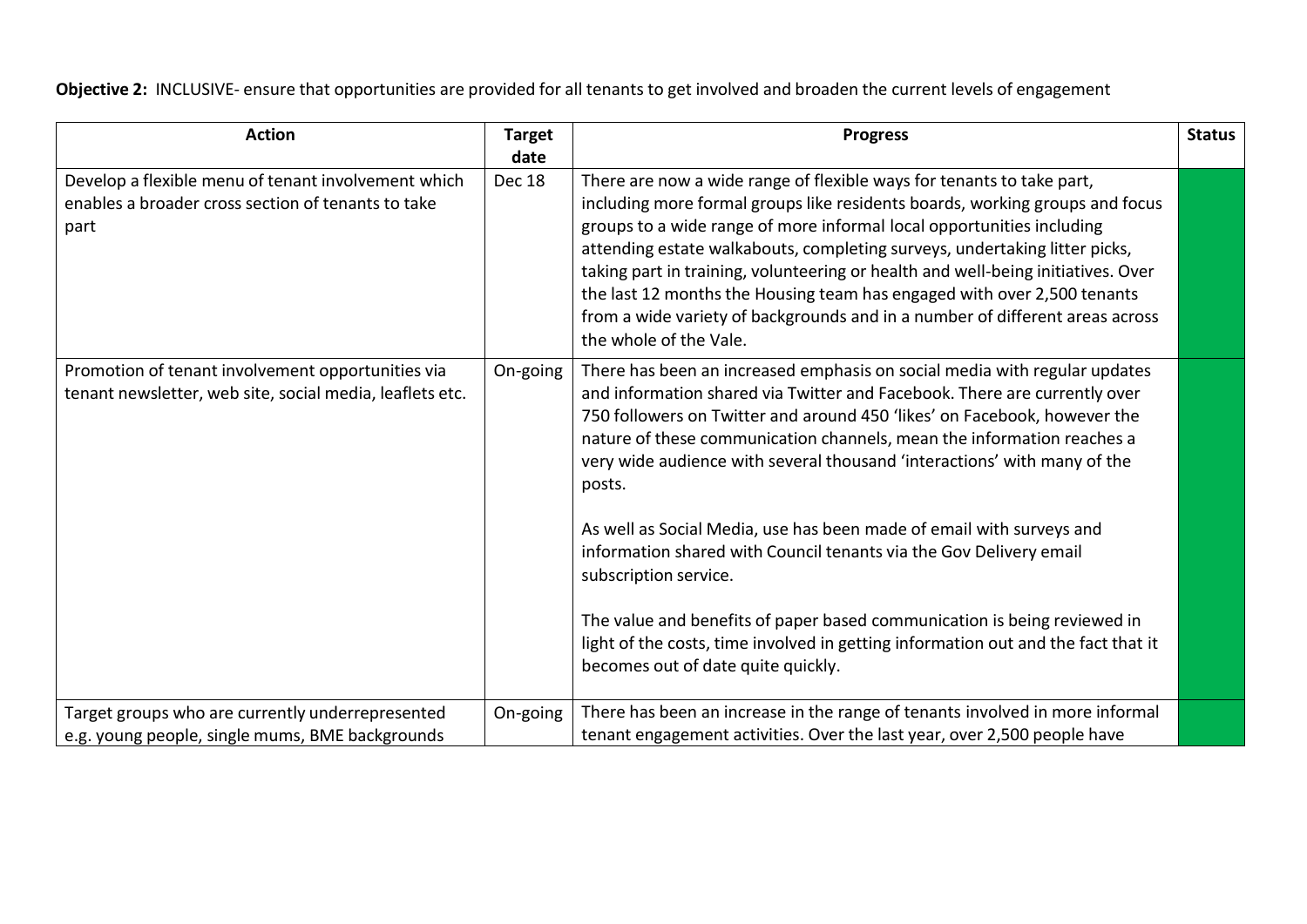| etc. and put in place different means of getting them<br>involved                                                                       |          | engaged with various projects and initiatives. Younger people taking part in<br>employment and training opportunities, families and children getting<br>involved in healthy living and sporting initiatives and also tenants in rural<br>areas joining in local events within their communities.<br>The more formal tenant groups continue to be made up of older people with<br>many living in sheltered housing. |  |
|-----------------------------------------------------------------------------------------------------------------------------------------|----------|--------------------------------------------------------------------------------------------------------------------------------------------------------------------------------------------------------------------------------------------------------------------------------------------------------------------------------------------------------------------------------------------------------------------|--|
| Meet with existing Tenants and Residents<br>Associations and explore opportunities for further<br>involvement, additional projects etc. | On-going | Staff regularly attend Residents Boards meetings and have discussions about<br>potential projects and initiatives in their area.                                                                                                                                                                                                                                                                                   |  |
| Engage local people in development of local actions<br>e.g. local action plans, estate walkabouts, spending<br>estate budgets           | On-going | There has been significant consultation with tenants to inform the<br>Neighbourhood Plans. As well as the estate level information from the large<br>scale tenants' survey; emails, roadshows and door knocking in different<br>estates took place to help identify key issues and priorities for action in each<br>neighbourhood.                                                                                 |  |
| Establish tenant consultation panel/ sounding board<br>which can be used to provide feedback on specific<br>themes                      | April 19 | It has not yet been possible to establish a consultation panel. This work will<br>be a priority for the next six months.                                                                                                                                                                                                                                                                                           |  |

**Objective 3:** BUILD CAPACITY- provide support, training and development opportunities to enable tenants to make a difference

| <b>Action</b>                                                                                                       | <b>Target</b> | <b>Progress</b>                                                                                                                                                                                                                                            | <b>Status</b> |
|---------------------------------------------------------------------------------------------------------------------|---------------|------------------------------------------------------------------------------------------------------------------------------------------------------------------------------------------------------------------------------------------------------------|---------------|
|                                                                                                                     | date          |                                                                                                                                                                                                                                                            |               |
| Carry out skills audits of existing tenants groups to<br>identify gaps and opportunities for further<br>development | Oct 18        | Broad discussions have taken place with tenants groups and for the most<br>part, they feel they have the skills and knowledge to undertake their work.<br>There are some groups who have identified further training needs and this<br>has been delivered. |               |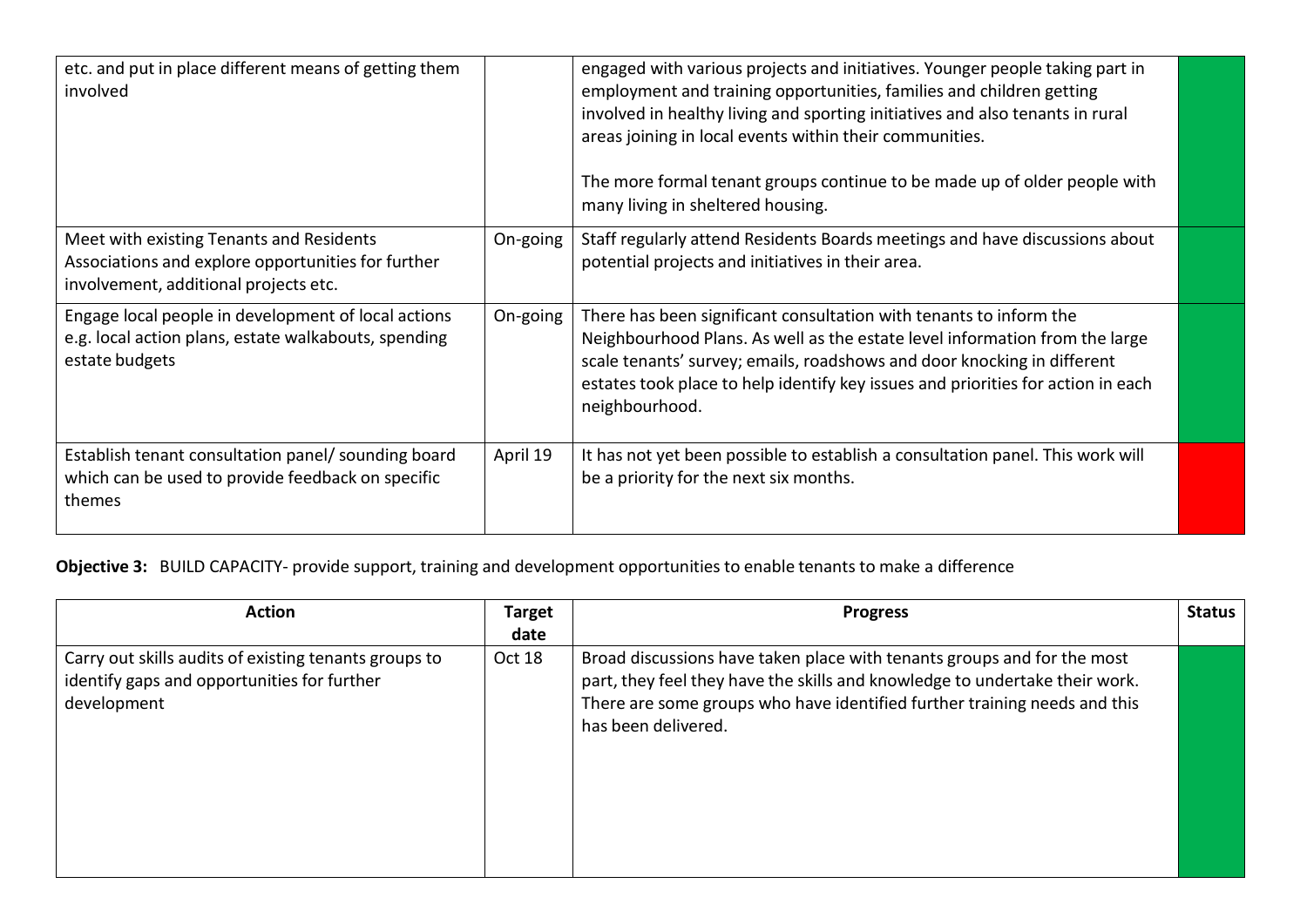| Develop training/ development plans for existing<br>tenants groups                | Nov 18   | Tenants groups are asked to think about any training development needs and<br>there is funding available from the Council to support groups who feel they<br>need development or new skills.                                                                                                                                                                                                                                                                                                                                                                                                                                                                                                                                                                                                                                                                                                                                                                                                                                                                                                                                                                                                                                                                                                                                                                                                                                                                                                                                                                                                                                                                                                                                                                                        |
|-----------------------------------------------------------------------------------|----------|-------------------------------------------------------------------------------------------------------------------------------------------------------------------------------------------------------------------------------------------------------------------------------------------------------------------------------------------------------------------------------------------------------------------------------------------------------------------------------------------------------------------------------------------------------------------------------------------------------------------------------------------------------------------------------------------------------------------------------------------------------------------------------------------------------------------------------------------------------------------------------------------------------------------------------------------------------------------------------------------------------------------------------------------------------------------------------------------------------------------------------------------------------------------------------------------------------------------------------------------------------------------------------------------------------------------------------------------------------------------------------------------------------------------------------------------------------------------------------------------------------------------------------------------------------------------------------------------------------------------------------------------------------------------------------------------------------------------------------------------------------------------------------------|
| Promote training opportunities for individual<br>tenants to improve employability | On-going | The work undertaken to improve employability has been very effective with<br>over 20 training courses run, over 100 people taking part and a number of<br>tenants have secured employment as a direct result of the support they have<br>received.<br>There continues to be a focus on training and employment and joint work with<br>Communities for Work, Job Centre Plus and local Housing Associations is taking<br>place to provide comprehensive support for job seekers but also to improve<br>access to work experience and employment for tenants. A good example is the<br>construction opportunities being created on the Council house building<br>programme, where local people will be able to get paid site based work<br>experience in a number of different trades at the new Brecon Court and Holm<br>View developments.<br>Since the launch of the Tenant participation strategy and the community<br>investment strategy the team have Launched 2018 the "Opportunity Knocks"<br>employment and skills programme in partnership with Newydd Housing, Vale<br>Homes and Inspire 2 Work<br>Supported 140 residents through our Vale Employability Road Shows<br>Supported 60 residents with CVs and Interview Skills preparation<br>through our pre employment training programme<br>Supported 30 residents via our residential employability boot camp<br>Created 7 x 6 weeks work placement within with Council Departments<br>Secured through targeted recruitment and training clauses via our<br>housing development programme 369 weeks' worth of training<br>Helped 110 residents gain employment<br>Helped 961 residents gained accredited vocational qualifications<br>Helped 7 residents gained apprenticeships<br>Helped 7 people become self employed |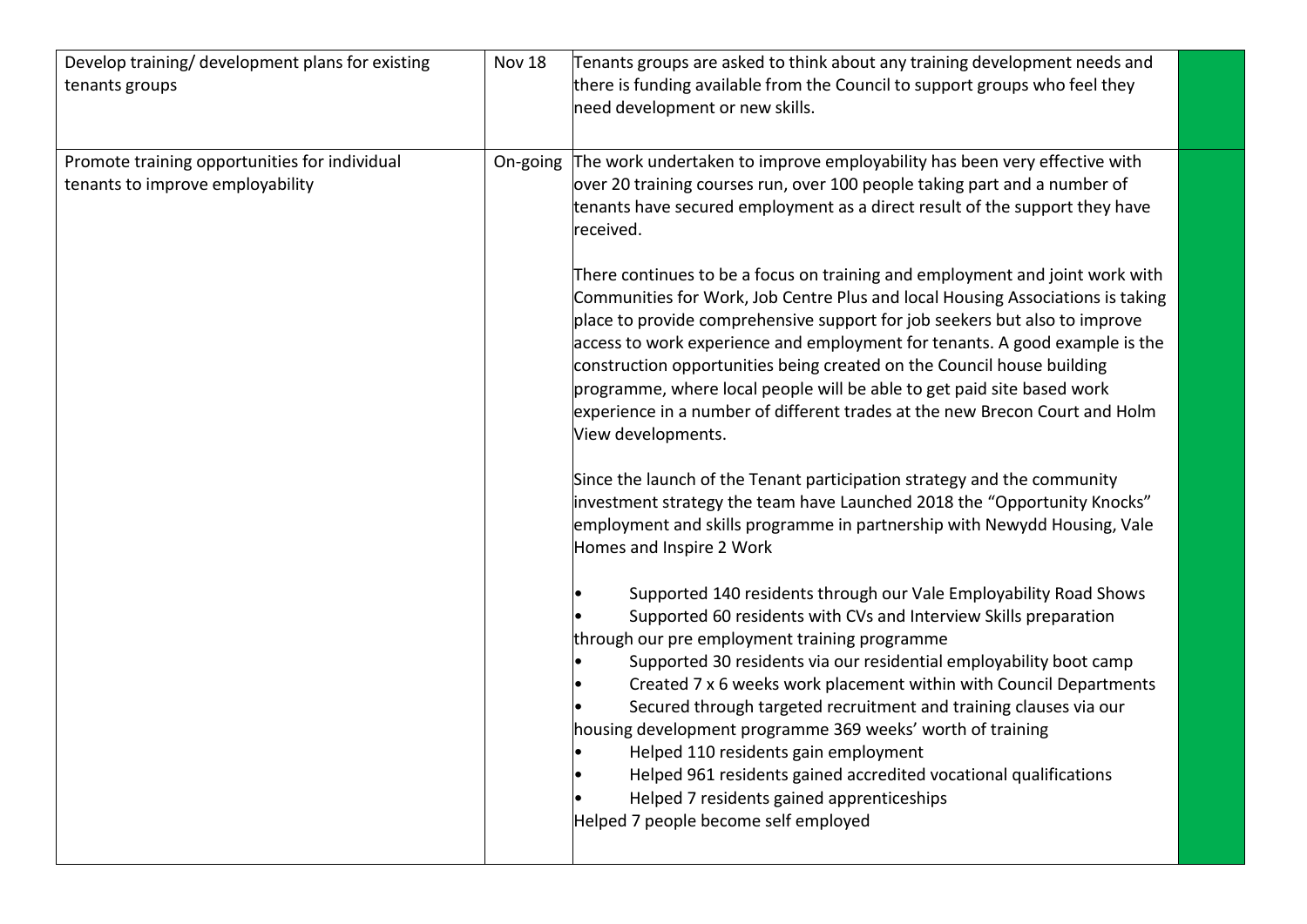| Produce toolkit for new tenants groups to start up                                                                                                                  | Sept 18     | There is a variety of information and support available from TPAS which<br>tenants groups are able to access as part of the Council's membership.<br>Specific advice, information and support is provided to any new group<br>looking to set up.                                                                  |  |
|---------------------------------------------------------------------------------------------------------------------------------------------------------------------|-------------|-------------------------------------------------------------------------------------------------------------------------------------------------------------------------------------------------------------------------------------------------------------------------------------------------------------------|--|
| Work with Tenant Participation Advisory Service<br>(TPAS) and/or Welsh Tenants Federation (WTF) to<br>provide training and/or support to existing tenants<br>groups | March<br>19 | TPAS training has been provided to existing Tenants Groups and further<br>sessions are scheduled to take place with other tenants and staff. The Council<br>continues to be a TPAS member so that tenants groups have access to a wide<br>range of support and assistance specifically around tenant involvement. |  |

**Objective 4:** LISTENS AND LEARNS- feedback is sought from a wide range of tenants and this drives improvements in the services provided

| <b>Action</b>                                                                                             | <b>Target</b><br>date | <b>Progress</b>                                                                                                                                                                                                                                                                                                                                                                                                                                                                                                                                                                                                                                                                                                                        | <b>Status</b> |
|-----------------------------------------------------------------------------------------------------------|-----------------------|----------------------------------------------------------------------------------------------------------------------------------------------------------------------------------------------------------------------------------------------------------------------------------------------------------------------------------------------------------------------------------------------------------------------------------------------------------------------------------------------------------------------------------------------------------------------------------------------------------------------------------------------------------------------------------------------------------------------------------------|---------------|
| Run large scale tenant satisfaction survey every two<br>years in order to drive improvements in standards | Jan 19                | A specification has been developed for a large-scale tenants' survey and<br>suitably qualified contractors have been invited to submit quotations via the<br>Sell2Wales procurement website. Subject to appointment of a contractor, it<br>is planned to post out a survey to every tenant in the late Summer/early<br>Autumn. This survey will provide valuable insight from tenants about a range<br>of services provided and will also allow tenant satisfaction to be<br>benchmarked with a range of other housing providers.<br>A tenant focus group will be consulted about the survey design and choice of<br>questions and when the exercise is completed, the final report will be<br>presented to the Tenants Working Group. |               |
| Undertake monthly tenant surveys on specific<br><i>issues</i><br>e.g. ASB, new lettings etc.              | On-going              | Monthly telephone surveys are undertaken of new lettings and neighbor<br>nuisance which enables staff to monitor trends and identify any concerns.<br>The satisfaction with property condition (at letting) is very high and positive<br>feedback has been received regarding the paint voucher scheme and the<br>welcome bowls (which contain some basic items for new tenants).                                                                                                                                                                                                                                                                                                                                                      |               |
| Put in place action plan to address issues identified<br>in tenants survey                                | June 18               | An action plan was developed from the 2017 tenants' survey and several key<br>issues were addressed. In addition, the main issues for each estate has been<br>incorporated into the Neighborhood Action Plans, which are deigned to<br>drive improvements in different areas. A new action plan will be drafted<br>later this year when the latest survey is complete, and the results have been<br>received.                                                                                                                                                                                                                                                                                                                          |               |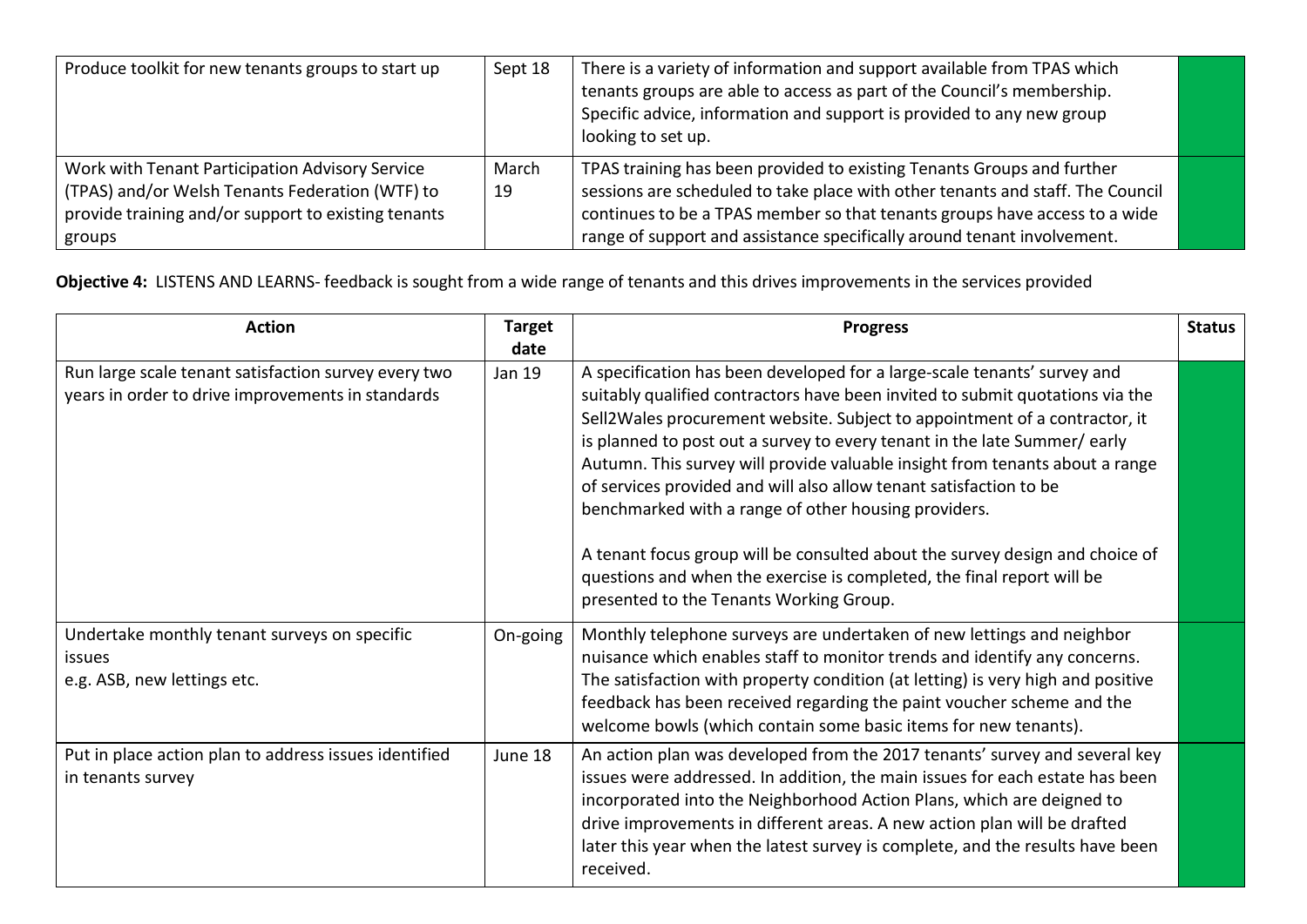| Performance information to be made available to         | Oct 18 | Some performance information has been shared via social media and the          |  |
|---------------------------------------------------------|--------|--------------------------------------------------------------------------------|--|
| tenants via the tenants newsletter, including           |        | Councils web site, however an article on performance, including comparative    |  |
| comparative information showing how the Vale            |        | information with other landlords will feature in the next tenants' newsletter. |  |
| performs relative to other social landlords             |        |                                                                                |  |
| Publish a 'you said, we did' section within the tenants | Oct 18 | There has not been a tenants' newsletter for some time but the next edition    |  |
| newsletter, highlighting examples of how tenant         |        | will feature some feedback information highlighting examples of changes        |  |
| feedback has led to positive change                     |        | made arising from tenant feedback.                                             |  |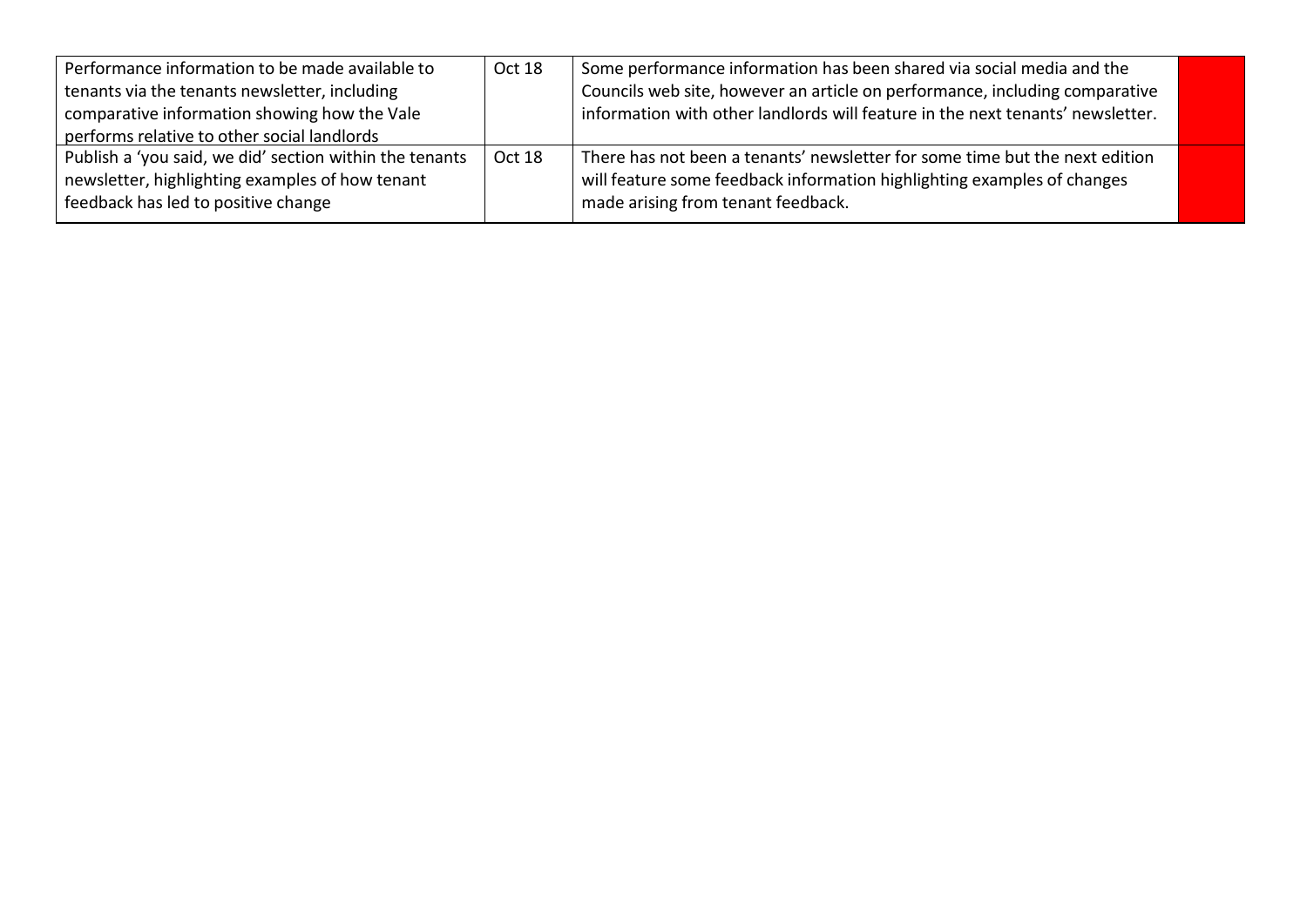# **Operational Delivery Plan Environment and Neighbourhoods**

**Objective 1: Increasing safety of residents and homes**

| <b>Action</b>                                                                                                           | <b>Start</b> | <b>Finish</b> | <b>Progress</b>                                                                                                                                                                                                                                                                                                                                                                                                                                                                                                                                                                                                            | <b>Status</b> |
|-------------------------------------------------------------------------------------------------------------------------|--------------|---------------|----------------------------------------------------------------------------------------------------------------------------------------------------------------------------------------------------------------------------------------------------------------------------------------------------------------------------------------------------------------------------------------------------------------------------------------------------------------------------------------------------------------------------------------------------------------------------------------------------------------------------|---------------|
|                                                                                                                         | date         | date          |                                                                                                                                                                                                                                                                                                                                                                                                                                                                                                                                                                                                                            |               |
| Allocate a pot of money specifically to<br>address tenants' security concerns,                                          | March<br>17  | July<br>17    | Estate budgets have been top sliced to create a pot of £8,000 for security measures.                                                                                                                                                                                                                                                                                                                                                                                                                                                                                                                                       |               |
| allowing purchase of deployable CCTV<br>cameras, additional lighting, more<br>secure fencing etc.                       |              |               | Deployable camera was used at Central Estates and Buttrills estate to monitor anti-social<br>behaviour (ASB) problems. Cameras have proved effective in reducing ASB and improving<br>residents' sense of safety. Specification for cameras currently being reviewed in order to<br>improve surveillance (including sound recording, night vision and allowing longer<br>distance coverage). Demonstrations received from suppliers and the case for increased<br>level of investment is being considered.                                                                                                                 |               |
|                                                                                                                         |              |               | All new ASB cases are being assessed to establish if any security/ target hardening<br>measures would assist to alleviate problems and decisions are made on a case by case<br>basis. During 2019/2020 security fencing has been erected in the St Paul area in<br>Penarth CCTV installed in Gibbonsdown and bollards in Treharne Westbury close.                                                                                                                                                                                                                                                                          |               |
| Review published crime statistics and<br>liaise with Police and Safer Vale to<br>identify key issues on Council estates | Sept<br>17   | Dec<br>17     | Close partnership working in place with Safer Vale, including joint visits, case reviews and<br>problem solving. New information sharing project is in place where South Wales Police<br>send daily reports of crimes and incidents which relate to Council owned properties. This<br>information enables the Housing Management team to identify issues at an early stage<br>and work with the Police and other partners to resolve problems before they escalate.<br>Crime statistics also being reviewed as part of the Neighbourhood Plans- which identify<br>key concerns and priority actions for different estates. |               |
| Adopt secure by design principles for<br>all Council new build developments                                             | April<br>17  | Sept<br>17    | New build properties at Francis Road incorporated secure by design principles. In<br>addition, future developments at Holm View and the Brecon Court also incorporate the<br>principles.                                                                                                                                                                                                                                                                                                                                                                                                                                   |               |
| Re tender empty property security<br>contract                                                                           | April<br>18  | Dec<br>18     | No longer appropriate. There has been a reduction in the use of empty property security<br>which reflects fact that long term empties have now been refurbished and re let. Only in<br>exceptional circumstances are steel shutters or alarms used to protect empty properties.<br>Current levels of expenditure mean the service does not need to be subject to formal<br>procurement exercise.                                                                                                                                                                                                                           |               |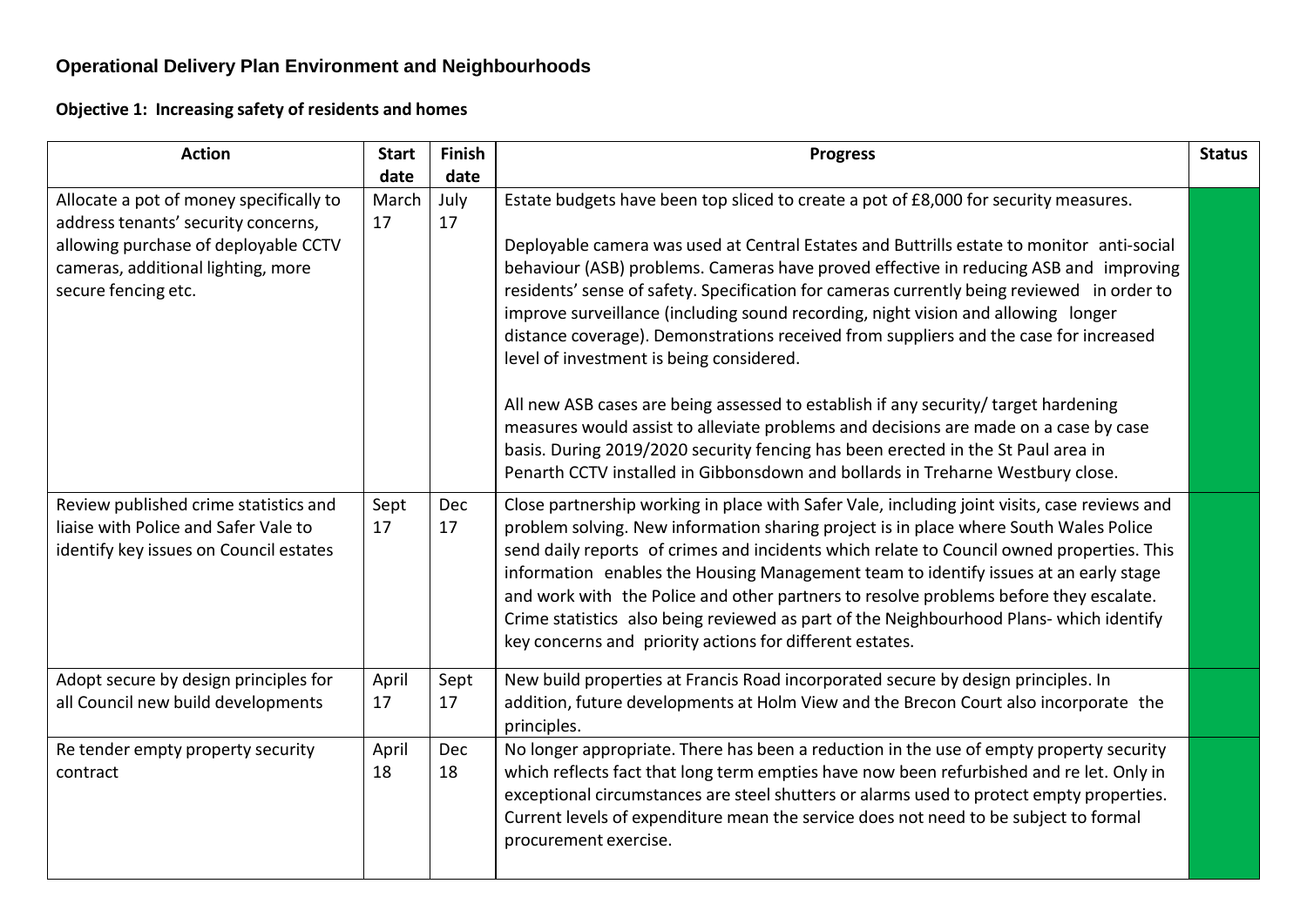| Run focus groups with tenants who<br>have expressed a concern regarding<br>security in order to identify local<br>priorities that can make a difference | April<br>17 | July<br>17 | Local consultations and meetings taken place with residents at Fairoaks and Central<br>estates regarding ASB. Package of measures including CCTV, increased Police patrols etc.<br>have been adopted. Security concerns continue to be discussed with existing tenants<br>groups as part of their standard monthly meetings. A good example is at St Luke's<br>Avenue, Penarth where the Police have attended the residents' board meeting and<br>discussed concerns of residents and talked about how they can work with local people to<br>address crime and the fear of crime in the local area. |  |
|---------------------------------------------------------------------------------------------------------------------------------------------------------|-------------|------------|-----------------------------------------------------------------------------------------------------------------------------------------------------------------------------------------------------------------------------------------------------------------------------------------------------------------------------------------------------------------------------------------------------------------------------------------------------------------------------------------------------------------------------------------------------------------------------------------------------|--|
| Develop estate action plans for larger<br>estates to set out responses to<br>residents' concerns                                                        | Feb<br>17   | Feb<br>18  | Draft estate action plans have been developed for many of the larger estates which<br>include a range of socio economic data, information about the housing stock and<br>demographics of the people who live there. The Housing Management team have<br>consulted with local tenants about these plans and are in the process of agreeing<br>priorities for future actions.                                                                                                                                                                                                                         |  |

# **Objective 2: Improving the appearance and cleanliness of the community environment**

| <b>Action</b>                                                                                                                                                                             | <b>Start</b> | <b>Finish</b>    | <b>Progress</b>                                                                                                                                                                                                                                                                                                                                                                                              | <b>Status</b> |
|-------------------------------------------------------------------------------------------------------------------------------------------------------------------------------------------|--------------|------------------|--------------------------------------------------------------------------------------------------------------------------------------------------------------------------------------------------------------------------------------------------------------------------------------------------------------------------------------------------------------------------------------------------------------|---------------|
|                                                                                                                                                                                           | date         | date             |                                                                                                                                                                                                                                                                                                                                                                                                              |               |
| Schedule monthly estate inspections/<br>walkabouts in advance and publicise<br>dates and times to tenants                                                                                 | April<br>17  | Dec<br>17        | Estate walkabouts are now taking place at most estates and a system of estate grading<br>is underway. This involves grading estates against an agreed standard. The standard<br>also breaks down into different elements e.g. car parks, garage areas. Dates and times<br>for estate walkabouts have been shared with tenants and there has been some take up,<br>with a small number of people taking part. |               |
| Encourage tenants to take part in<br>estate walkabouts, including<br>consideration of incentives                                                                                          | April<br>17  | On<br>going      | Time credits (which can be redeemed at a range of outlets and leisure facilities) are being<br>offered to tenants who take part in estate walkabouts and other community activities.<br>There has been an increase in the number of tenants taking part in some areas; however<br>there remain low levels of engagement in other areas with no tenants taking part in some<br>walkabouts.                    |               |
| Review service level agreements and<br>arrangements with Cleansing and<br>Parks team to ensure rubbish removal<br>and grass cutting works are carried out<br>regularly to a high standard | June<br>17   | <b>Dec</b><br>17 | The grass cutting contract has been retendered and new contractor appointed. Positive<br>feedback has been received so far regarding the quality of work and the increased<br>frequency of the cuts.                                                                                                                                                                                                         |               |
| Work with Cleansing team to develop                                                                                                                                                       | Feb          | June             | Several meetings taken place with the enforcement team and a process has been agreed                                                                                                                                                                                                                                                                                                                         |               |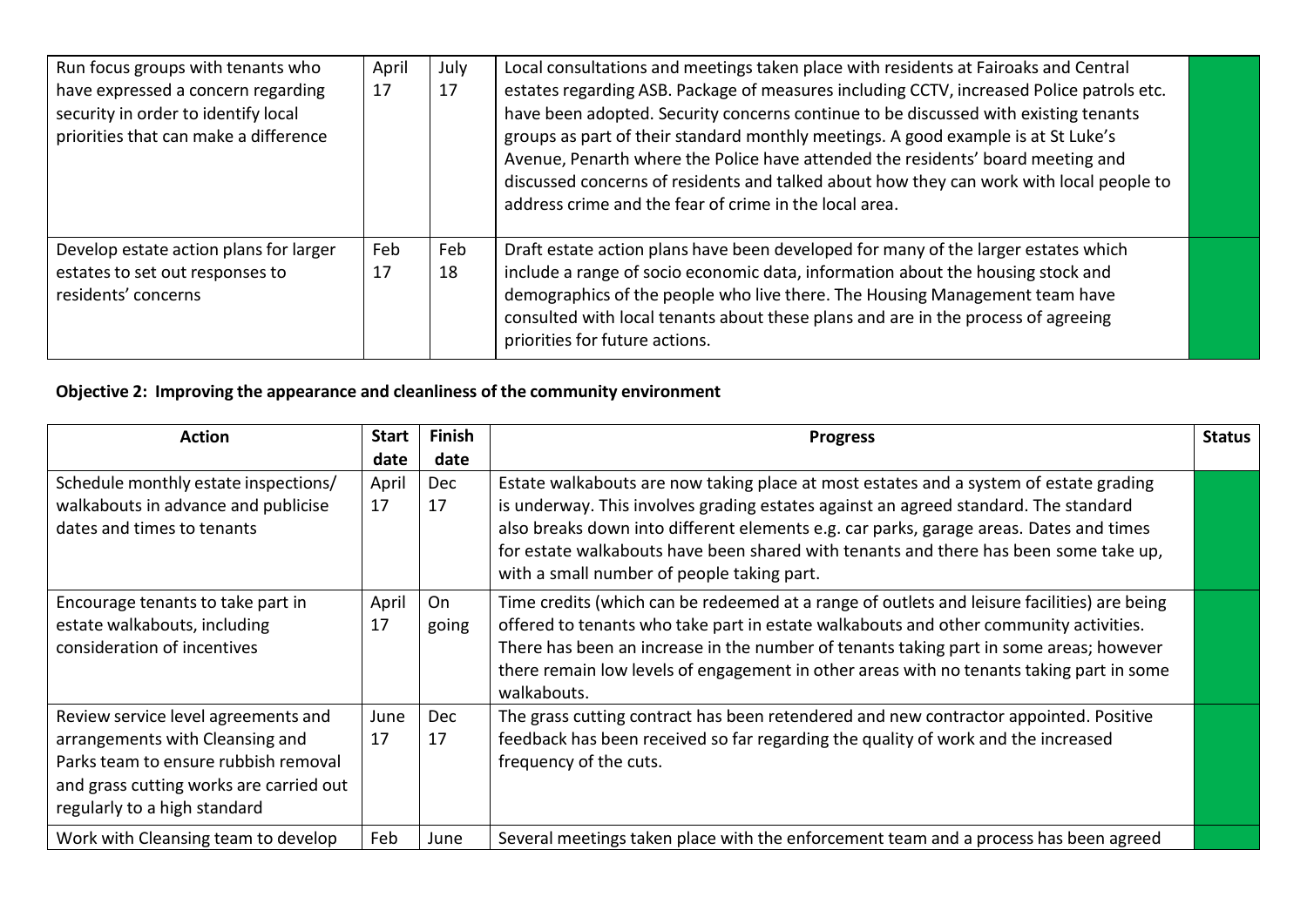| process for tackling fly tipping and dog<br>fouling and take enforcement action<br>against offenders                                   | 17          | 17          | and adopted to tackle fly tipping.<br>Whilst dumping continues to be an issue in the Vale there have been reductions at the sites<br>targeted. A number of fines have been issued to tenants who have been caught fly tipping<br>on Council estates. It is anticipated this will serve as a deterrent to other people. To further<br>support these 32 residents were involved in Skip Amnesty across the county, and 163<br>residents worked with keep Wales Tidy on litter picks-additionally many garden clearances<br>were undertaken. |  |
|----------------------------------------------------------------------------------------------------------------------------------------|-------------|-------------|-------------------------------------------------------------------------------------------------------------------------------------------------------------------------------------------------------------------------------------------------------------------------------------------------------------------------------------------------------------------------------------------------------------------------------------------------------------------------------------------------------------------------------------------|--|
| Identify hotspots for rubbish dumping<br>and use CCTV to identify perpetrators                                                         | April<br>17 | Sept 17     | Several specific sites have been identified, including the garage courts in Llantwit Major and<br>parts of Gibbonsdown. Regular inspections are being carried out at both sites and advice<br>given to tenants about correct disposal. Sites are also on rota for the cleansing team to clear.<br>Hotspot data was used to target skip amnesty and keep Wales tidy project.                                                                                                                                                               |  |
| Review communal bin store facilities at<br>flats to ensure residents have got<br>sufficient means of disposing of<br>household rubbish | April<br>17 | March<br>18 | Pilot schemes have taken place at several blocks of Council owned flats; this has involved<br>supplying tenants with containers for waste which can be used in between collection days.<br>This has proved effective and has resulted in less waste being piled up outside flats and<br>reduced the cost incurred in rubbish removal arranged by the Housing team. Further works<br>will be considered for different locations on a site by site basis- dependent on the local<br>issues and resident preferences.                        |  |
| Work with Visible Service to target<br>publicity and education campaigns<br>towards Council tenants                                    | April<br>17 | March<br>18 | Several community events/ roadshows taken place at Gibbonsdown, Dinas Powys, St Athan<br>and Rhoose aimed at raising awareness of rubbish disposal and recycling, including providing<br>recycling materials.                                                                                                                                                                                                                                                                                                                             |  |
| Provide recycling materials free of<br>charge to all new tenants at start of<br>their tenancy                                          | Feb<br>17   | On<br>going | Packs provided to all new tenants and left in the property prior to the tenant moving in.                                                                                                                                                                                                                                                                                                                                                                                                                                                 |  |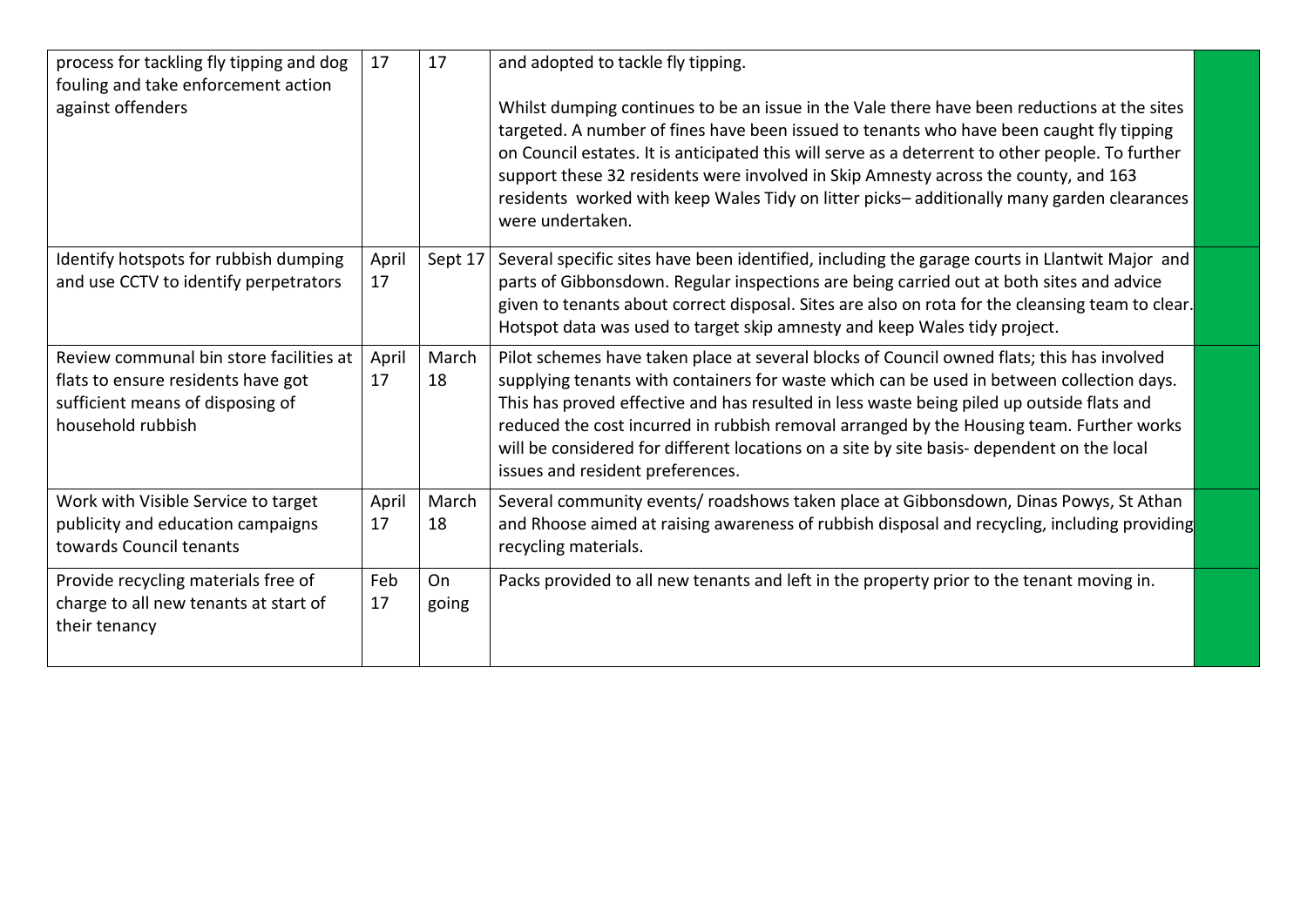| Hold annual 'best garden' competition<br>for tenants to include categories for<br>best individual garden and best street               | April<br>17 | Oct<br>17       | Best garden competition has taken place and winners have been announced at the recent<br>Festivale event.                                                                                                                                                                                                                                                                                                                                                                                                                                                                                |  |
|----------------------------------------------------------------------------------------------------------------------------------------|-------------|-----------------|------------------------------------------------------------------------------------------------------------------------------------------------------------------------------------------------------------------------------------------------------------------------------------------------------------------------------------------------------------------------------------------------------------------------------------------------------------------------------------------------------------------------------------------------------------------------------------------|--|
| Target overgrown gardens and<br>encourage and support individual<br>tenants to keep their garden in good<br>condition                  | April<br>17 | Oct<br>17       | Housing staff have been undertaking garden inspections across the Vale and have targeted<br>tenants who have not kept their garden to an acceptable standard                                                                                                                                                                                                                                                                                                                                                                                                                             |  |
| Research scope for a garden service to<br>assist disabled or elderly tenants                                                           | Sept<br>17  | May<br>18       | Discussions underway with 'Gibby Greenfingers' the tenant volunteer group who manage<br>the Treharne Community garden. They have recently carried out garden work at sheltered<br>complexes and are looking to expand this work to elderly and disabled tenants across the<br>Vale. In addition, a number of focus groups have taken place to explore options of creating<br>a social enterprise which could take on responsibility for cutting communal grass and<br>gardens of vulnerable people.                                                                                      |  |
| Develop a photo book which sets out<br>different environmental standards and<br>allows consistency in recording                        | Feb<br>17   | May<br>17       | A photobook has been completed using a variety of photographs to define different<br>environmental standards. This has been rolled out for use by front line staff and is used<br>during monthly estate walkabouts.                                                                                                                                                                                                                                                                                                                                                                      |  |
| Use photo book to grade<br>environmental standards on all<br>Council estates                                                           | May<br>17   | Dec<br>17       | The Photobook is in place and all estates have been graded.                                                                                                                                                                                                                                                                                                                                                                                                                                                                                                                              |  |
| Record the estate grading's as part of<br>performance reporting and target<br>improvements on estates with lower<br>grading's          | Dec<br>17   | On<br>goin<br>g | Gradings are in place for all estates and changes in standards are monitored on a quarterly<br>basis. The gradings are currently upgraded monthly - going forward this will be reviewed to<br>ascertain what is the most effective way to monitor standards and grading in each area.                                                                                                                                                                                                                                                                                                    |  |
| Consult tenants and produce business<br>case for a communal cleaning service<br>to improve the cleanliness of shared<br>areas in flats | Apri<br>117 | Mar<br>ch<br>18 | Scope for communal cleaning service is hampered by the fact there is a condition in the<br>current tenancy agreement, which makes it the responsibility of tenants to clean<br>communal areas. As a consequence, any service would not be eligible for Housing Benefit.<br>This action will be put on hold pending the introduction of revised tenancy agreements<br>under the Renting Homes Wales Act. Small scale consultation was undertaken in 2 areas of<br>the Vale and feedback will be factored in which this work is picked up following revision of<br>the tenancy agreements. |  |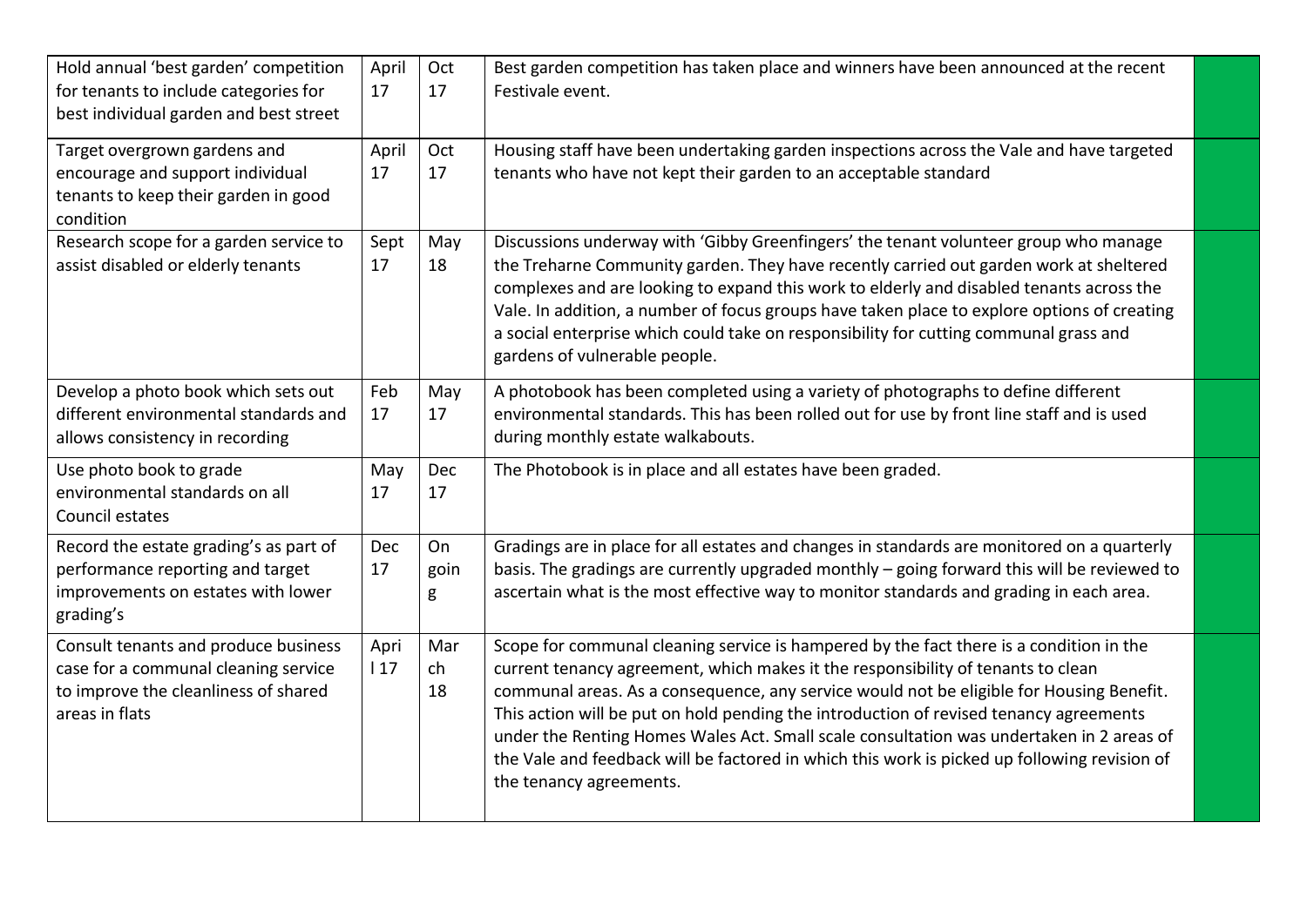## **Objective 3: Increasing opportunities to access open spaces**

| <b>Action</b>                                                                                                                                 | <b>Start</b>       | Finish             | <b>Progress</b>                                                                                                                                                                                                                                                                                                                                                                                                                                                                                                                                                                                                                                                                                                                                                                                                | <b>Status</b> |
|-----------------------------------------------------------------------------------------------------------------------------------------------|--------------------|--------------------|----------------------------------------------------------------------------------------------------------------------------------------------------------------------------------------------------------------------------------------------------------------------------------------------------------------------------------------------------------------------------------------------------------------------------------------------------------------------------------------------------------------------------------------------------------------------------------------------------------------------------------------------------------------------------------------------------------------------------------------------------------------------------------------------------------------|---------------|
| Map all open/ green space on housing<br>estates which is owned by the Housing<br>team                                                         | date<br>July<br>17 | date<br>June<br>18 | All Housing land is highlighted on the council's mapping system. This is being used to<br>identify plots of land for potential community use.                                                                                                                                                                                                                                                                                                                                                                                                                                                                                                                                                                                                                                                                  |               |
| Undertake resident consultation<br>regarding specific plots of green space<br>to identify possible uses                                       | July<br>17         | Dec<br>17          | Consultation has taken place with some residents' groups regarding the use of green space<br>by community groups. At two separate sites in Coldbrook (Stratford Green and Hathaway<br>Place), resident consultation events and activities have taken place in order to identify<br>residents' priorities and get volunteers on board to support a grant application to improve<br>green spaces. In addition, tenants at Catherine Meazey House in Penarth are working with<br>the Council to improve the communal areas.                                                                                                                                                                                                                                                                                       |               |
| Explore grant funding opportunities to<br>secure additional funding to improve<br>specific green spaces, including<br>Treetops in Gibbonsdown | July<br>17         | Dec<br>17          | The Community Garden at Gibbonsdown is open again and is being managed by a new<br>group of tenants and residents. Although the part time worker is no longer employed, the<br>Housing team have supported the residents to become a formally constituted group and<br>put in place a range of process governing the use of the garden. It is popular with residents<br>A bid was submitted for the Treetops area of Gibbonsdown wherein it was envisaged that a<br>large spatial area would be brought back into use - this bid will be further developed this<br>year and resubmitted.                                                                                                                                                                                                                       |               |
| Prepare a business case for the<br>development of a community garden<br>at Margaret Avenue, Colcot                                            | Apr<br>il<br>17    | Au<br>g<br>17      | The grant application for the Community Garden at Margaret Avenue was not successful.<br>A number of volunteering days have taken place recently involving the Colcot residents<br>association, Parks and the local School where volunteers have tidied up the land, painted<br>the fencing and look at installing raised beds and low maintenance play equipment e.g.<br>mud kitchen, sand pit, tyres etc. Provision was then made in the Environmental<br>Improvement budget- to make further improvements to the space. A proposal was<br>developed in conjunction with local residents. Following a series of consultation and<br>community events with the Margaret Avenue residents, work has started on site to create<br>a play area called 'Everyone's' Garden' making active use of the green space. |               |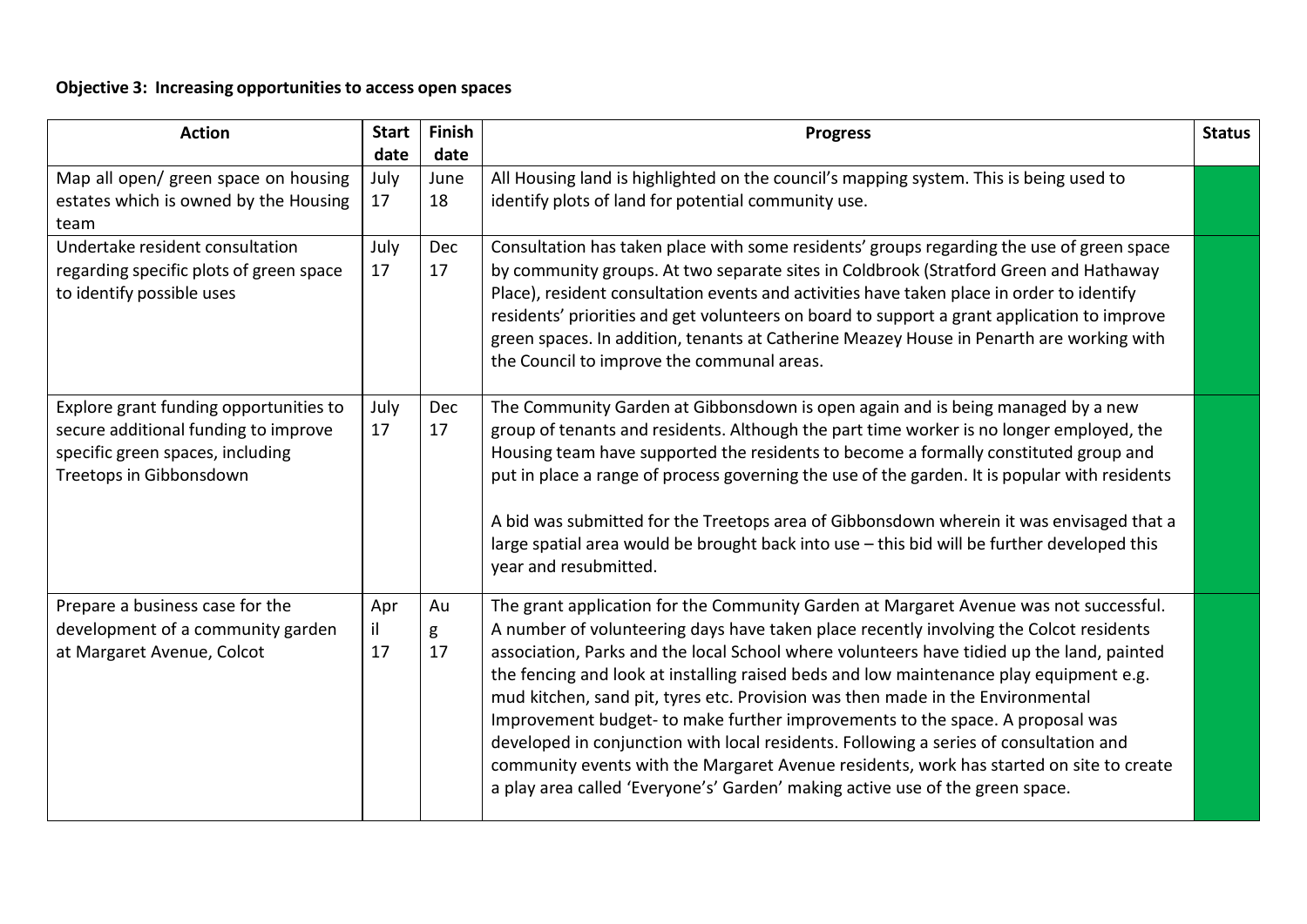| Develop 2 pilot projects to bring<br>unused areas of land into use by local<br>community                                                                | July<br>17  | Dec<br>17 | Grant funding was secured (section 106) to develop a parcel of green space adjacent to<br>Oakfield School in Gibbonsdown. Work has now been completed and is proving successful<br>amongst school children and local people.                                                                                                                                                                                                                                                                                                                                                                                                                                                                                            |
|---------------------------------------------------------------------------------------------------------------------------------------------------------|-------------|-----------|-------------------------------------------------------------------------------------------------------------------------------------------------------------------------------------------------------------------------------------------------------------------------------------------------------------------------------------------------------------------------------------------------------------------------------------------------------------------------------------------------------------------------------------------------------------------------------------------------------------------------------------------------------------------------------------------------------------------------|
|                                                                                                                                                         |             |           | Communal garden and green spaces at Buttrills to give people more ownership over green<br>spaces and try and engender a sense of community pride. This work is being carried out in<br>partnership with the local Residents Board and politicians. Other work which has been<br>ongoing towards making use of unused areas of land back, includes funding being provided<br>to the Gibby green fingers project towards a community garden patio. Meirion Close<br>communal garden has also benefited from a new patio area in a communal garden costing<br>£3000. A Bike Club Pod installed in Treharne - More car park spaces for residents living at<br>St Govans have also been provided equating a spend of £6,875. |
| Establish links with range of agencies<br>e.g. Keep Wales Tidy, Ground works<br>Trust and develop a toolkit to support<br><b>Environmental Projects</b> | April<br>17 | Dec<br>17 | Housing team have participated in quarterly task group meetings involving Visible<br>Services, Keep Wales Tidy etc. Litter Picking days in partnership with Keep Wales Tidy on 3<br>consecutive occasions working with a total of 163 residents. Furthermore, Keep Wales<br>Tidy was a key partner in Tree tops community garden project which was supported<br>Financially by the of the environmental budget. Going forward the Treetop work will be re<br>visited and a funding bid will be submitted to develop the area.                                                                                                                                                                                           |

## **Objective 4: Increasing community engagement and residents' pride in their area**

| <b>Action</b>                                                                                        | <b>Start</b> | <b>Finish</b> | <b>Progress</b>                                                                                                                                                                                                                                                                                                                                                                                                                                                                                                                                         | <b>Status</b> |
|------------------------------------------------------------------------------------------------------|--------------|---------------|---------------------------------------------------------------------------------------------------------------------------------------------------------------------------------------------------------------------------------------------------------------------------------------------------------------------------------------------------------------------------------------------------------------------------------------------------------------------------------------------------------------------------------------------------------|---------------|
|                                                                                                      | date         | date          |                                                                                                                                                                                                                                                                                                                                                                                                                                                                                                                                                         |               |
| Encourage tenants to participate in<br>estate walkabouts, including possibility<br>to use incentives | April<br>17  | On<br>going   | Estate walkabouts are now taking place at all larger housing estates and an estate grading<br>system is being used. This involves grading estates against an agreed standard. The<br>standard also breaks down into different elements e.g. car parks, garage areas. The system<br>has been rolled out all estates and is helping to drive improvements in appearance. Dates<br>and times for estate walkabouts have been shared with tenants at the forums and through<br>word of mouth. There has been some take up for example in the Buttrils area. |               |
|                                                                                                      |              |               | Environmental budgets have been used to purchase notice boards which will be erected in<br>local arears to provide up to date information to residents.                                                                                                                                                                                                                                                                                                                                                                                                 |               |